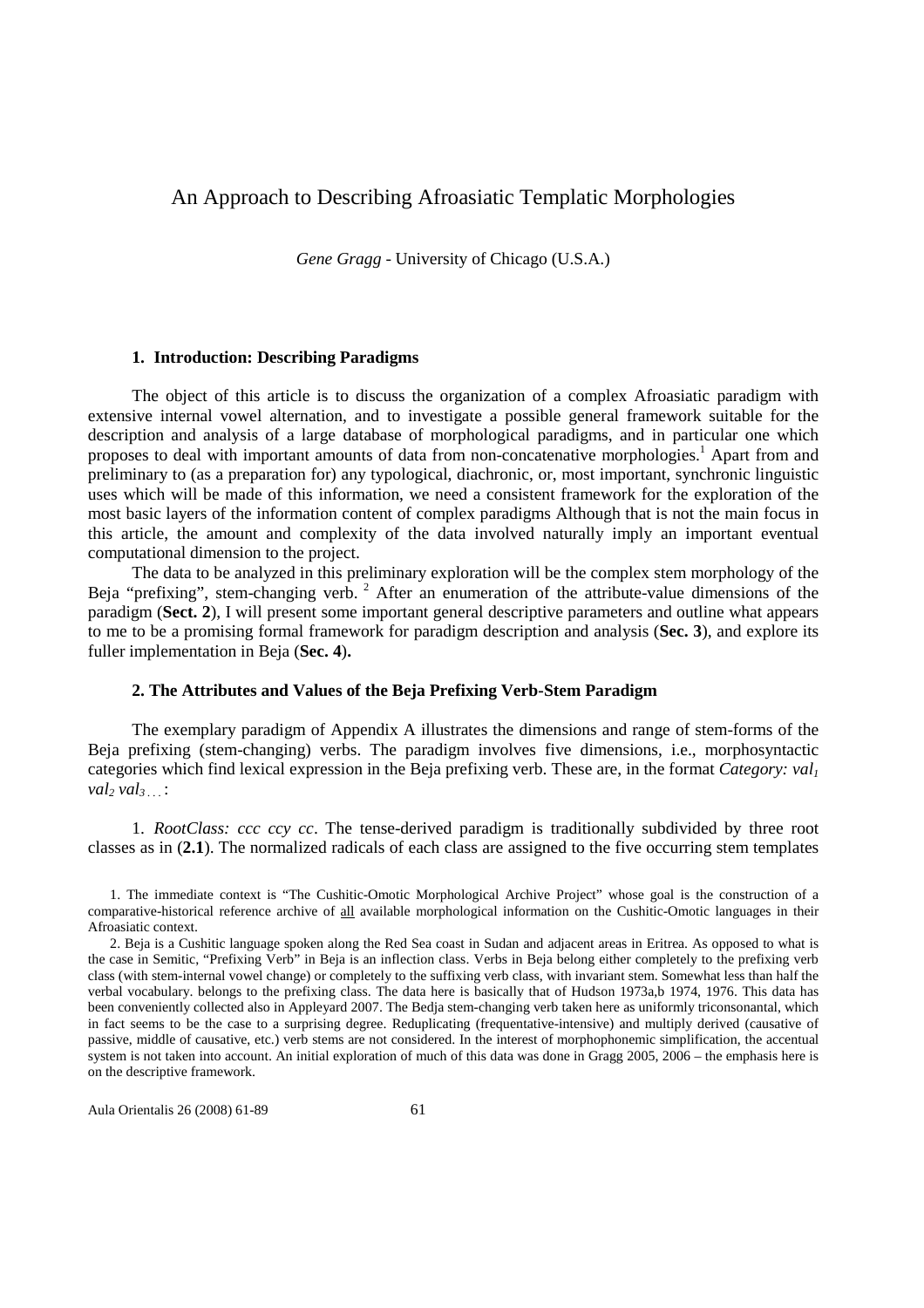as outlined in **2.2** (the numerical subscript on the stems of the paradigm in Appendix A indicate which stem is associated with each form; cf. below for paradigm distribution of stem templates).

### **(2.1) Root Classes:**

| <b>Root Class</b> | <b>Normalized</b>                  | <b>Paradigm Exemplar</b>          |
|-------------------|------------------------------------|-----------------------------------|
| ccc               | $C_1C_2C_3$                        | dbl "collect"                     |
| ccy               | $C_1C_2Y2$                         | dgy "bring back"                  |
| cс                | $W2$ C <sub>2</sub> C <sub>2</sub> | "burn"<br>$\mathsf{I} \mathbf{w}$ |

#### **(2.2) Stem Template Structure:**

| <b>Template</b>  | <b>Structure</b>         |
|------------------|--------------------------|
| TEMPLATE1        | $C_1V_1C_2V_2C_3$ .      |
| TEMPLATE2        | $V_1 C_1 C_2 V_2 C_3$ .  |
| TEMPLATE3        | $C_1 C_2 V_2 C_3$ .      |
| TEMPLATE4        | $C_1 V_2 C_2 (C_3 = Y2)$ |
| <b>TEMPLATE5</b> | $(C_1 = W2) C_2 V_1 C_3$ |

Note in particular, as an inspection of the forms will reveal, that  $V_1$  in these templates are not prefix vowels, but always initial templatic stem vowels. In addition, a certain number of paradigm stems are augmented with an infix (e.g., the -n- *B pres sg* marker mentioned above) or prefix (e.g., the derived stem markers for T S M ) consonant**.** 

The root classes *ccc* and *ccy*, as might be suggested by their designations, do in fact correspond fairly well to Semitic "strong" and "final weak" root. For templates 1-3, *ccc* and *ccy* forms differ only by the effects of some fairly straightfoward morphophonemics for Y2 and W2 outlined in (**Sect. 4C)**. For reasons discussed at length in (Gragg 2005), and which should become clear as we examine the data, the two consonants of the biconsonantal roots correspond in every way to the second and third consonants of the other classes (as opposed to, say, the first and second, or first and third). In addition the "missing" root consonant arguably has a rounding effect on the first stem vowel in certain forms. Because of this the class is normalized as a kind of "initial weak" root class, with a missing  $C_1$ , perhaps best represented simply by "W2" in template formulae.

Templates 4 and 5 however require more comment, as they represent the approach chosen here (among other conceivable approaches) to "weak" verb morphology, when this is not reducible to simple combinatory morphophonemics.<sup>3</sup> Both of these B-stem templates attest to the greater formal diversity within this stem (as opposed to the large-scale leveling of the T S M stems), and to a greater differentiation between the "strong" and "weak" verb morphology. It can be seen from inspection of the subscripts on the forms of Appendix A that *ccy* verbs differ from *ccc* in using, according to our analysis, TEMPLATE1 in the simple base present, with infixed, rather than stem-initial position for the  $V_1$  which undergoes the important *ee* => *ii* aorist ablaut ("Ablaut1" below): *-deeg-, -diig-* (as opposed to *-eedgi-*, *-iidgi-* of the base intensive). Whatever the ultimate (historical) morphological or phonological grounds

3. There is, and always has been for centuries of Semitic descriptive tradition, a trade-off between a somewhat more abstract root analysis (sometimes conceived of in historical, sometimes in phonological terms) with a relatively more modest stemtemplate inventory but a certain amount of morphophonemics, and a very concrete root analysis (for Beja, say, an analysis in terms of CCC, CCi, and CC roots) with a usually larger stem-template inventory but sometimes little or no morphophonemics. It should be noted that the formal framework explored here is neutral between these descriptive poles, and is perfectly compatible with either.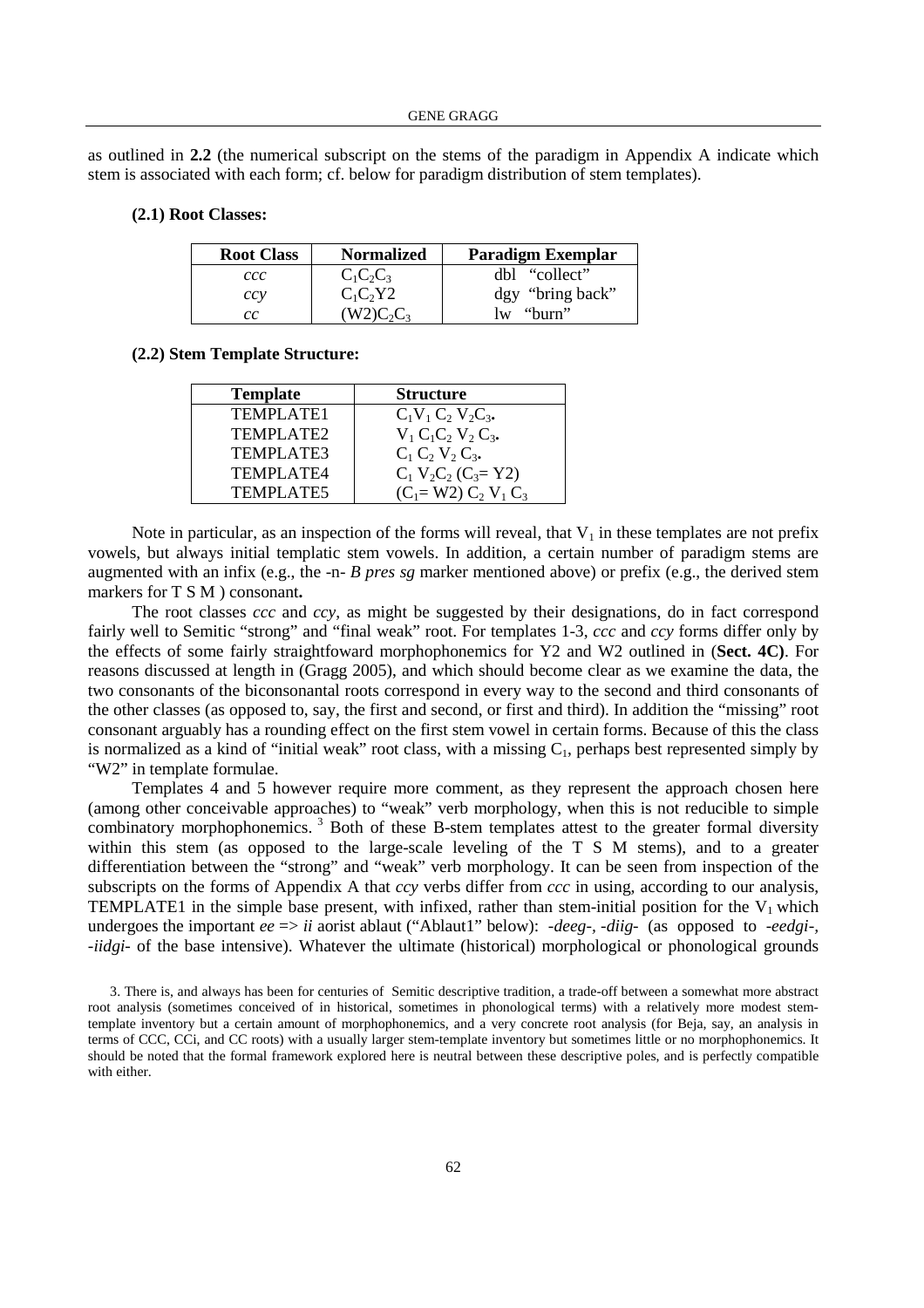for this, it may well represent a Cushitic archaism.<sup>4</sup> By the same token, the unique  $C_1V_2C_2$  structure of TEMPLATE4 (limited to the *ccy* jussive) might represent a transfer into this CVC structure of the important  $V_2$  *i* => *a* jussive ablaut ("Ablaut2", below) present only in this root class: *-diig-, -daag-* (as opposed to *-iidgi-, -iidga-* of the intensive). In a similar fashion TEMPLATE5 provides for the vowel quality of the exceptional *B cc intense past* and *negative*. What may be going on here is that, although the Wcc verbs are remarkably consistent in surfacing with a pattern *c2v2c3* , the analogy of *ccc* and *ccy past* and *negative* forms beginning -CaaC... (with  $V_1 = aa$ : *-daabi(i)l-, -daag(i)Y2-)* have induced *-laaw-*, *laaw*-, with a paradigmatic  $V_1$  in what would normally be  $V_2$  position.

2. *DerivedStem: base mid caus pass refl*. The dimension of derived stem category has a typical Afroasiatic inventory:  $B - base$ ,  $T - middle$ ,  $S - causative$ , and  $M - passive$ . In addition there is an interesting  $R$  – reflexive stem which is in some tenses partially identical with the  $T$  stem, in others has no special affix and a characteristic a-vocalization, and in still others (in the biconsonantal root-class) has a unique t-infix.

3. *AugmentedStem: smpl intns*. As a sub-dimension, each derived stem, including the base but not the R-stem, can have one or more "augmented" counterparts involving lengthening or reduplication of a template element or element sequence. These augmented stems have a high degree of lexical, dialectal, and idiolectal variability, and have never been thoroughly documented for any variety of Beja. However, the best documented and most paradigmatically consistent augmented stem, here termed the "intensive", is widely distributed in the lexicon (but does not occur with the T-, S-, or M-stem in the biconsonantal rootclass, or with the R-stem in any rootclass), and is basically signalled by a long first stem vowel.<sup>5</sup>

4. Tense: *pres past aor juss neg* . Along a dimension which can be labeled "Tense" there is a "present", two past tenses (with mutually contradictory and extremely confusing nomenclature in the literature), here termed "past" and "aorist"; a modal form here labeled "jussive" for comparative purposes, and another form underlying several negative tenses and here labeled simply "negative". Not registered in this paradigm is a non-prefixing participial form which also underlies a number of suffixing secondary tenses, including a future**.** 

5. SubjectNumber: *sg pl*. The most restricted of the dimensions involves only the present tense of the B-Stem, which has a -n- infixed before the "middle" radical for verbs with singular subject. The data is

|         | $\operatorname{CC}$ |            | CCV                          | CV(V)C                           |  |
|---------|---------------------|------------|------------------------------|----------------------------------|--|
| present | $-a-CCaC$           | *a-CCu/iC- | $\cdot \text{u/i-Ca(a)Caa-}$ | $a$ -Ca(a)C-                     |  |
| past    | *u/i-CCu/iC-        |            | *u/i-CCu/i-                  | $\cdot \text{u/i-Cu(u)/i(i)}C$ - |  |

4. Note, for example, the middle-inflexing CCV stems with the -Ca(a)Caa- stem structures in Sasse's (1980) reconstructed Proto-East Cushitic *CC*V-root:

5. Notice the puzzling non-attestation (cf. **4.4**) of a representation for *T intns past* in all rootclasses, and of *T, S, M intns* for *cc* verbs. The non-occurrence of the form in question, which would apparently have to be *-t-daabaal-/-t-daagaay-* by TSTEM:4 and VERB10, may possibly have something to do with a constraint against a sequence of two long *identical* vowels (note the B intns neg -daabiil-). There is not enough information on Beja usage to say whether the *T smpl past, -t-dabaal-,* can systematically subsitute for its intensive counterpart. For the *cc* verbs one would have to speculate what an "underlying" -{t, s, m}-"W"-aaCaaC- (as opposed to a hypothetical  $-\{t, s, m\}$ -"W"-aCaaC-) might have been. In the present context these facts are simply stipulated (in TSTEM:6-7, MSTEM:6, SSTEM:5 below)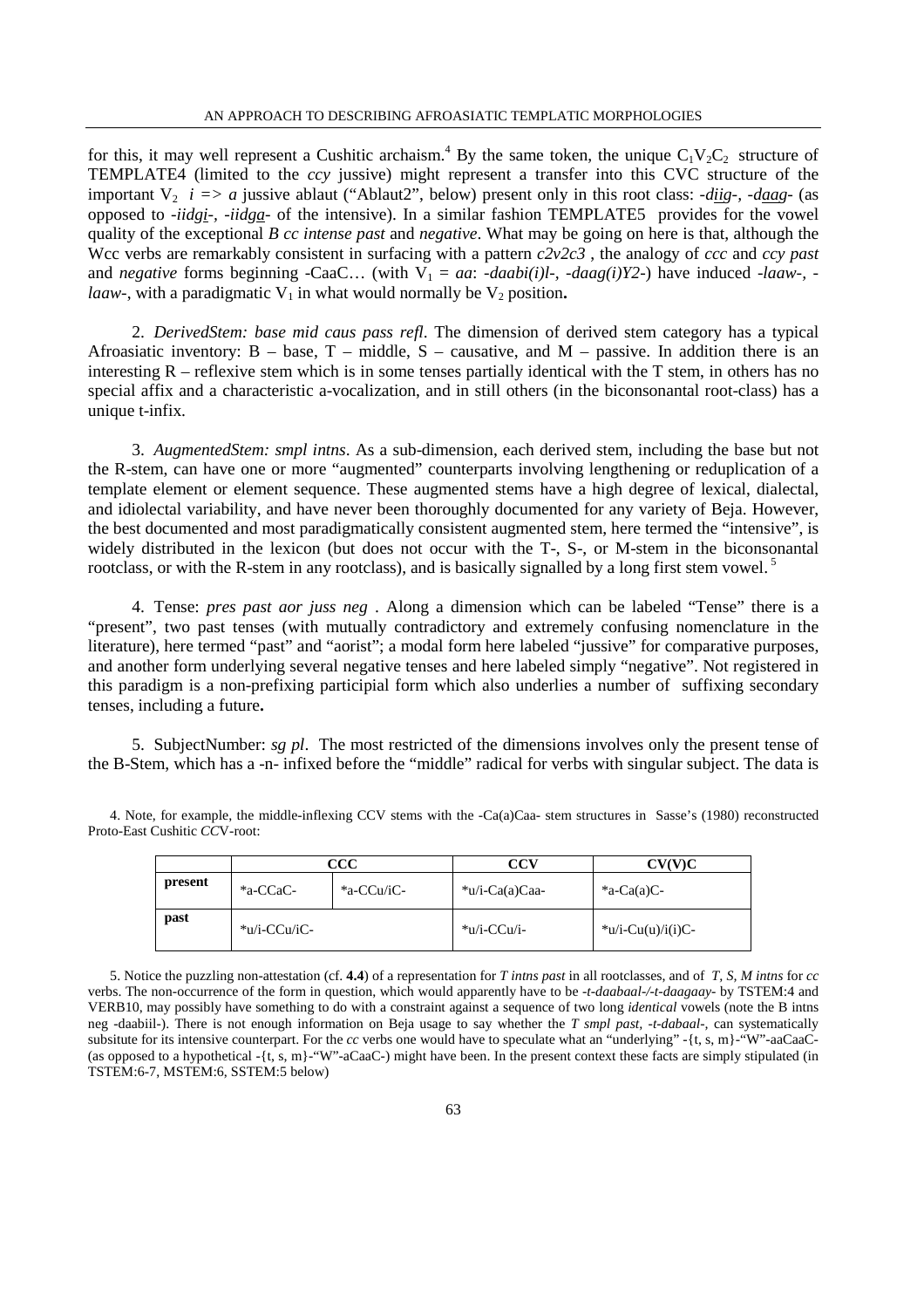given in (**3.10**) below. The fact that the consonant in question is the first surface C in *cc* verbs is one good reason to consider this a systematically/ paradigmatically initial-weak root class**.** 

### **3. Parameters and Framework of the Description**

#### **A. Parameters: Stem, Root, Template**

The description which follows makes intensive use of the traditional morphological constructs of stem, root, and template. Linguistically the present enterprise is in the spirit of recent renewed interest in a "word and paradigm" (WP) approach to morphology, and in the structure and role of paradigms in linguistic analysis<sup> $\bar{6}$ </sup>. Not the least attractive feature of what we may call "neoparadigm approach" is precisely that it aims at the "broad descriptive coverage" that, as Blevins (2006) observes, is not well served by many contemporary theoretical approaches.<sup>7</sup> However, even though, in the tradition of recent WP, words and their paradigmatic relations are central to this undertaking; it will be observed that the actual paradigm examined in detail here is of the verb *stem* – the word shorn of its person-number-gender (PNG) subject-agreement prefixes and suffixes. Thus in all instances the full-word specification for the paradigm cell in question would have to include subject agreement PNG features, which would mean adding to the stem appropriate affixes from  $(3.1)^8$ .

But in fact in Beja, as frequently in Afroasiatic, PNG affixes occupy a relatively independent morphological slot, which interacts only minimally with peripheral consonantal or vocalic stem elements.<sup>9</sup>

(**3.1**), showing the familiar Afroasiatic "ʔ -t-y-t-n" pattern, gives the relevant formatives for Beja and, for comparison, Afar, Berber (Prasse's [1973 vol III, p. 9] *système normal*), and Ge'ez - all of which have a comparable independence of verb stem and PNG affix: The very stability of the verbal prefixing PNG paradigm over the millennia of Afroasiatic linguistic history demonstrates the long-term paradigmatic independence of these elements**.** 

6. This tradition can be characterized perhaps most generally as envisaging the paradigm as a whole as a property of the lexeme, and of its cells as realizations of a set of morphosyntactic properties associated inherently with the lexeme, or with its syntactic, semantic, or pragmatic contexts. The term "WP" refers to an exchange of articles between Hocket 1954 and Robbins 1959. The renewed interest in the paradigm as a linguistic unit, starting perhaps with Matthews (1972), was brought into contact with the generative tradition in, e.g., Zwicky (1985) and Aronoff (1994). More recently one could cite Stump (2001, 2005), Blevins (2003, 2006), Hay & Baayen (2005). Beyond the boundary of strictly "WP" approaches to paradigm, note the Optimal Paradigm approach of McCarthy (2003).

7. "Contemporary theoretical approaches [to morphology] are, for the most part, indifferent to the task of providing broad descriptive coverage. The narrow focus of theoretical studies is often justified by a desire to isolate aspects of a grammatical system that are taken to be particuarly interesting or revealing. There is usually an implicit assumption that the less interesting parts of a system would be amenable to a similar, if somewhat more tedious, analysis. Yet it is far from clear that an assumption of this sort is warranted in the domain of morphology." (Blevins 2006, p. 541).

8. Specifically, the 138-cell stem paradigm of Appendix A, in which each cell represents a value for a set of values <rootclass, stemclass, tense> becomes a 1104-cell paradigm with cell values for <rootclass, stemclass, tense, subj-num, subj-pers, subjgender>.

9. Note Hay & Baayen 2005: "WPM [Word and Paradigm Morphology]'s claim that only full words have representations in the lexicon is arguably too strong. Stems and affixes may well develop their own reprsentations. Even so, such representations probably depend for their continuing existence on the graded support they receive from paradigmatic analogy" (p. 343). Note also the observation further on that "The generalization turns out to be that as we move forwards from the stem in a multiply suffixed word, the suffixes encouted are progressively less 'fused' with their host in terms of relative frequency and junctural phonotactics. In other words, morphological structure fades as we move in towards the stem" (p. 345 with a reference to Bybee 1985).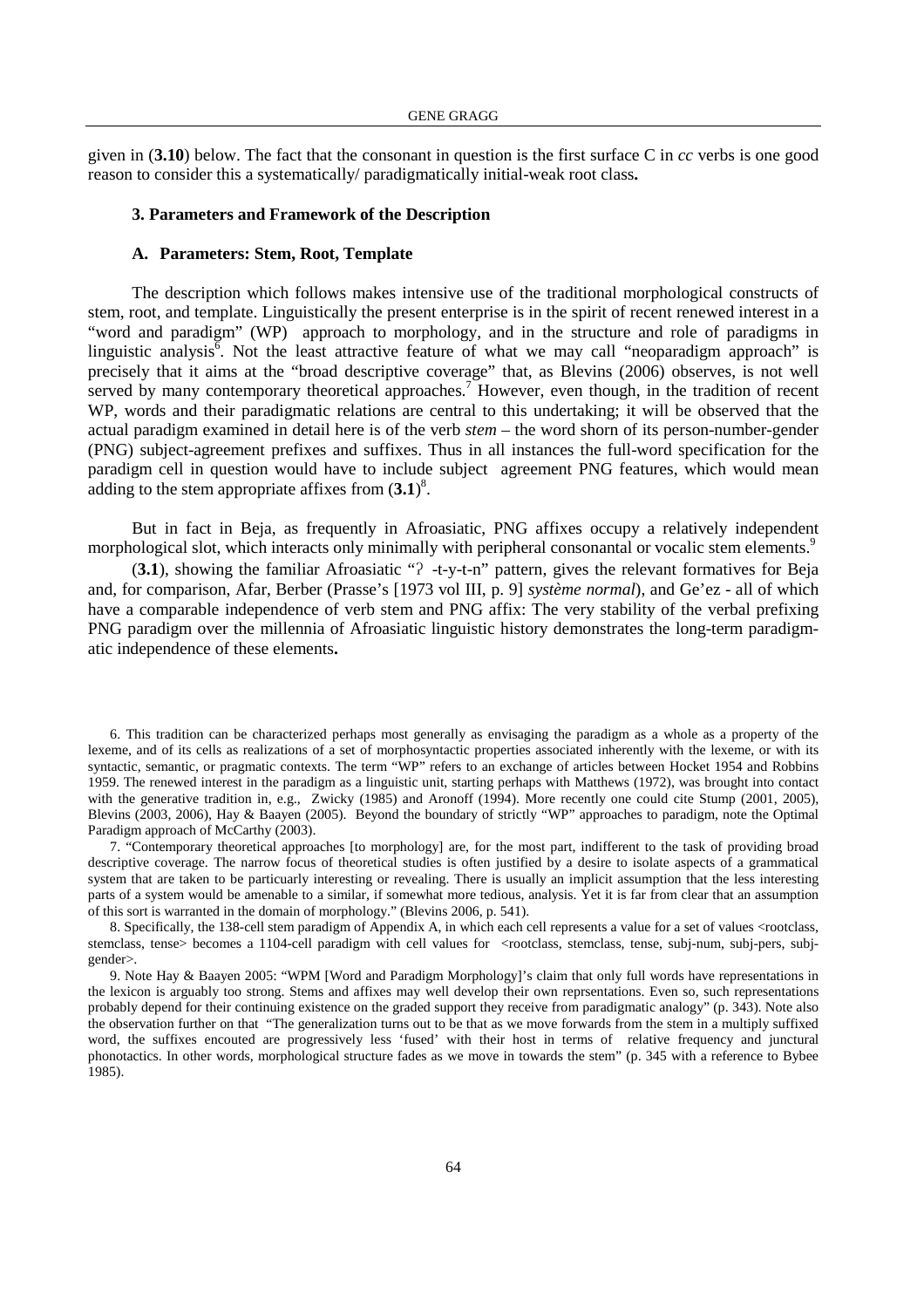|    |                  |              | <b>Beja</b> | Afar          | Ge'ez                            | <b>Berber</b>       |
|----|------------------|--------------|-------------|---------------|----------------------------------|---------------------|
| sg | 1                |              | $2a-$       | $\emptyset$ - | $2a -$                           | $\varnothing$ --äγ  |
|    | $\overline{2}$   | m            | $(ii-)-a$   | $t-$          | tə-                              | t- -äd              |
|    |                  | $\mathbf f$  | $(ii-)i$    | --            | $t$ $\circ$ $\cdots$ $\circ$ $i$ | t- -äd              |
|    | 3                | $\mathbf{m}$ | 2i          | $V -$         | $y_{\partial^-}$                 | $y-$                |
|    |                  | f            | ti-         | t-            | tə-                              | $t-$                |
| pl | 1                |              | ni-         | $n-$          | nə-                              | $n-$                |
|    | $\boldsymbol{2}$ | m            | $ti$ --na   | $t-.-.-n-$    | $t$ ə- $\ldots$ -u               | $t-.$ $-i$ $m-$     |
|    |                  | f            |             |               | $t \rightarrow -1$               | t- -mät             |
|    | 3                | $\mathbf{m}$ | $? i-. n a$ | $y$ --n-      | $y_9$ --u                        | $\varnothing$ --än  |
|    |                  | f            |             | --            | $y_9$ --a                        | $\varnothing$ --nät |

## **(3.1) Subject PNG Affixes**

In addition to stem, unabashed and extensive use will be made of two pervasive traditional constructs of morphological description in the domain of Afroasiatic (principally, of course Semitic): the stem *template* and the *root*. The latter of course has been the subject of more than a thousand years of discussion in the grammatical literature (cf. among recent surveys del Olmo Lete 2003), and still underlies countless unanswered questions, synchronic and diachronic, linguistic and psycholinguistic. In the present context I merely take the root to be a set of phonological constraints, systematically relatable to a stemtemplate and shared by a set of lexical items – often, but not always, with some concomitant communality in semantics, morphology, syntax, and perhaps even pragmatics. The template of course has been in recent decades a renewed object of study for the multi-tiered, overlapping, simultaneous phenomena in language, beginning in suprasegmentals and continuing on to influence in one way or another most recent treatments of discontinuous morphologies.<sup>10</sup> Whatever its theoretical implications, it always been at least implicitly present in Semitic and non-concatenative Afroasiatic grammatical literature, and clearly remains an indispensable descriptive device for non-concatenative morphologies**.** 

### **B. A Descriptive Framework: Default Inheritance Hierarchies**

As will be demonstrated, the process of accounting for the forms in the stem paradigms of Appendix A consists essentially in repeated combinations of a restricted inventory of statement types:

1. Most basically, a set/string, or path, of morphosyntactic properties, for example the *c2* of a *simple present singular* or the *v2* of an *aorist-jussive* is realized, i.e., associated with a value, for example *c2 is preceded by n* or *v1 is +high*.

<sup>10.</sup> Cf., in addition to the long modern literature going back to Goldsmith 1979 and McCarthy 1979, in an Ethiopian context Hayward 1988.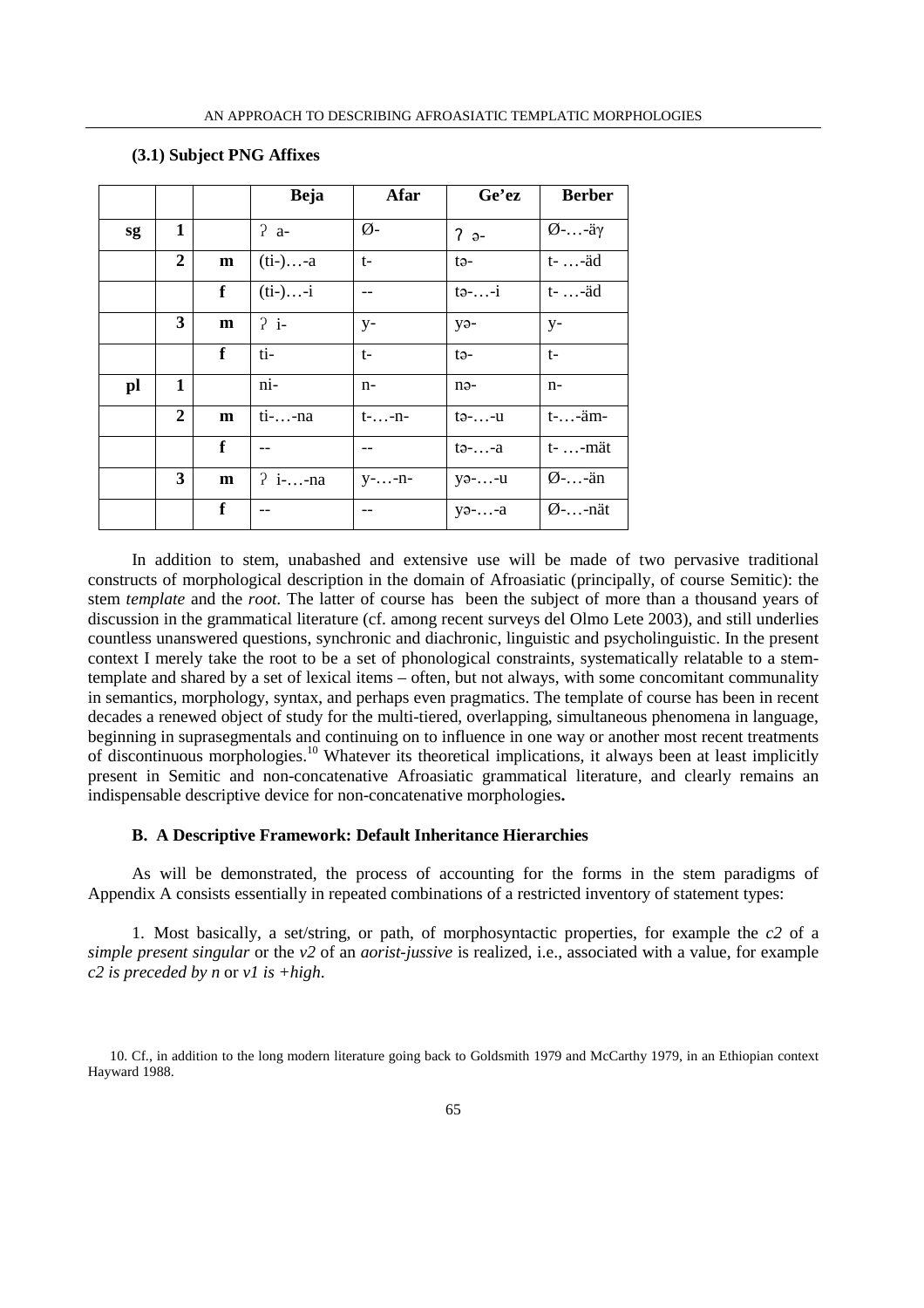2. Furthermore it is clear that these generalizations (or realization rules, as they are sometimes called) differ in scope: n-infixation happens only in the Base sub-paradigm, whereas aorist-jussive ablaut ("Ablaut1") is valid across the whole verb paradigm.

3. Morever many, if not most, of the most general or simple of the realization rules have specific exceptions – instances where a more specific set or path of morphosyntactic properties are realized differently. For example, in the face of the sweeping generalization made by the Ablaut1 realization rule, it remains the case that in the *T sub-paradigm*, the *v1 of the intensive aorist-jussive ccy* is identical with the present (/aa/) and not raised.

The claim implicitly being made then is that a paradigm can be specified by a set of path-value associations over a given domain or node in a hierarchy of such nodes, but that any general statement can be preempted by a more specifically determined association. This latter, very well known, principle governing the interaction of grammatical generalizations, is frequently referred to as the "Otherwise" or "Elsewhere" condition – and in a more general logic context as "default" or "nonmonotonic" inheritance. It has been used explicitly or implicitly in linguistic description for more than two millennia, since the time of the Indian grammarian, Panini. In accordance with this principle, wherever a number of generalizations ("rules") are competing for possible application, the most specific applicable principle will apply, and *otherwise* the more general principle (the one with fewer specifications).<sup>11</sup> It is important to keep in mind the difference between this Paninian principle of rule application and the familiar device of rule ordering. The realization rules informally specified in this section, and more formally in the next are not extrinsically ordered in any sense. Rather the ensemble of rules constitutes a network of simultaneous constraints on possible word shapes. This corresponds to the computational implementation of these rules in word recognition/production as an iterative pattern matching in which the most detailed possible specification for a form is chosen as the generalization to be applied**.** 

It was in fact recognized by some linguists of the "neoparadigm tradition" that the elements just discussed in fact amount to a outline of a simple, but robust approach to paradigm and morphology. That is, that:

"inflectional paradigms within a given language typically resemble one another in all but a few characteristics. What is needed is a natural way of saying 'this paradigm is just like that paradigm, except for this property'. A promising approach is to use nonmonotonicity and inheritance machinery to capture such matters of family resemblance." (Cahill & Gazdar 1997, p. 211)

 The basic step was the creation by Gerald Gazdar and Roger Evens in the late 80's of a clean, minimalist "Lexical knowledge description language"<sup>12</sup> which uses default inheritance in the simultaneous satisfaction of multiple interacting constraints. Morphologies in this vein, which emerged in the mid- to late-nineties tended to be conceived as networks – hence "network morphology"<sup>13</sup>. An attractive feature

<sup>11.</sup> On "Paninian Determinism" cf. Stump 2001, pp. 21-25. One might paraphrase the basic idea behind nonmonotonic inheritance as follows: "Monotonic inheritance – if your ancestor has a feature, you've got it.; non-monotonic inheritance – if your ancestor's got it, that's the default, and you've got it, unless you have inherited something more specific from a separate source".

<sup>12.</sup> The language was termed DATR. There is a large literature, but cf. especially Evens & Gazdar 1996. For default networks in general, also Daelemans etal 1992, and more generally Briscoe et al 1993.

<sup>13.</sup> On morphology in this context: Cahill & Gazdar 1997, 1999;Corbett & Fraser 1993; Fraser & Corbett 1994; Brown etal 1996.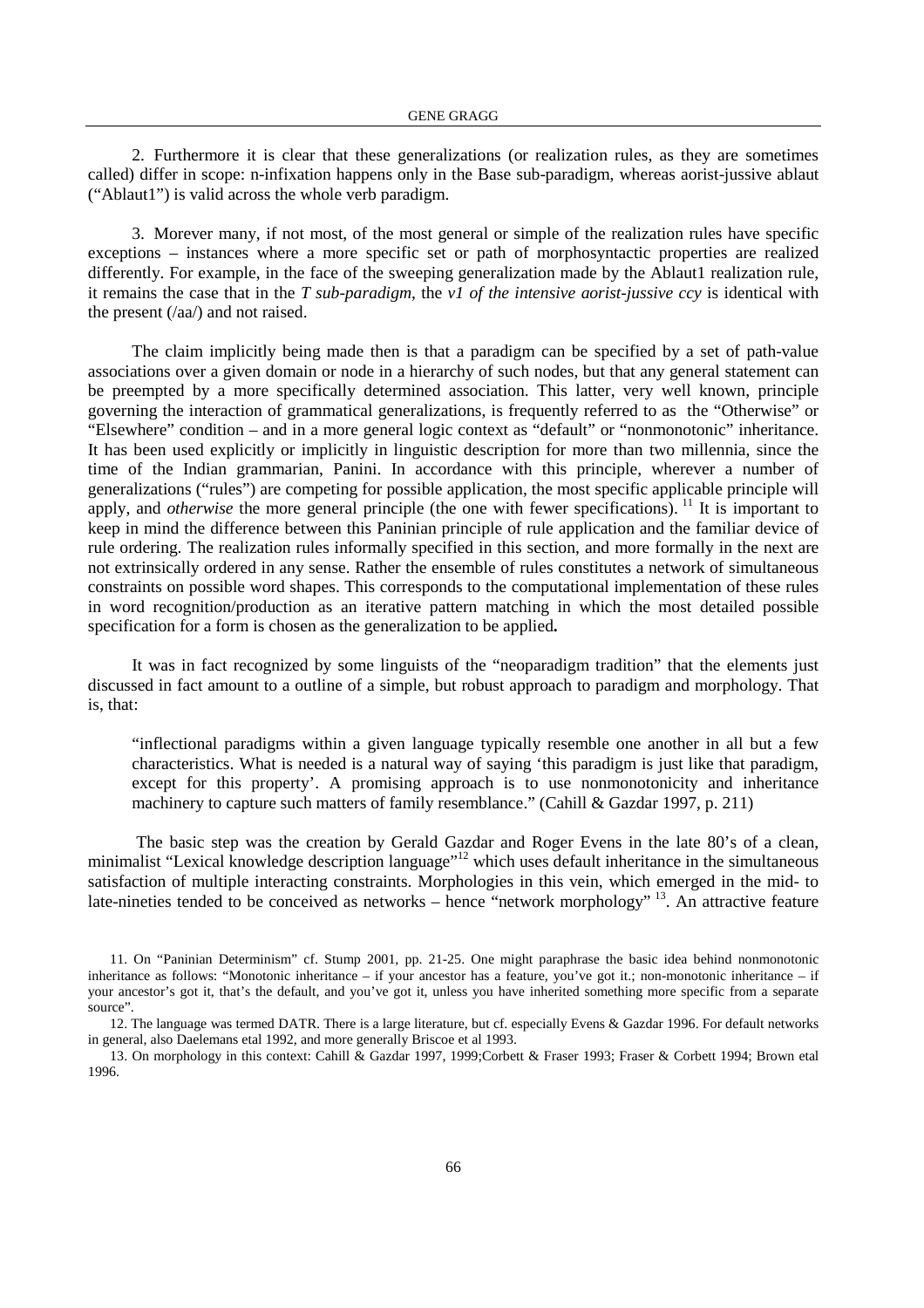of these morphologies for the purposes of a large automated database is that they are not only computationally tractable, but have in fact been computationally implemented.

This vein has continued in the "paradigm function" work of Gregory Stump, who tends to use function terminology rather than network terminology. For our purposes the morphological analyses are perfectly comparable. A synthesis of morphological theory from this point of view is given in Stump 2001<sup>14</sup>. Very importantly for our purposes, Stump and his Computer Science colleague at University of Kentucky, Raphael Finkel, have developed an implementation and extension of DATR which they call KATR (Finkel et al. 2002), and demonstrated its applicability to a fragment of Hebrew in Finkel & Stump 2002. The present investigation follows closely the approach outlined by Finkel & Sump 2002, and its computational facet was done with an implementation of  $KATR<sup>15</sup>$ .

The view of morphology being developed here, starts from the three observations/claims made above concerning the generalizations one needs to make as one goes though a paradigm of the form (Appendix A).

**1.** The first and perhaps most obvious of these is that there are groups of paradigm cells which are characterized by a common value realized at a location of the structural description (in this context read "template element") by a common set of morphosyntatic values. For example: "the template element *c2* in the *smpl pres sg* is realized as n+c2" or "*v1 aor* is realized as +high". These are the basic facts of morphology; we will call them path/value associations, and note them as follows:

### **(3.2) Basic notation for morphological information**

 $\langle c2 \rangle$  smpl pres sg  $\langle = \rangle$  n  $c2$  $\langle v1 \text{ aor} \rangle = \pm \text{high}$ 

**2.** The second observation is that these generalizations often come in blocks that can be more or less restricted in scope. Thus the first generalization holds only in the B stem, the second is valid throughout the verbal paradigm. These blocks will be referred to as "nodes", the loci at which the "facts" of morphology are situated. They will be noted with a name (conventionally in caps<sup>16</sup>) followed by a colon, followed by a set of of related facts, followed by a period. For the two facts noted above the notation would be:

### **(3.3) Nodes: Loci for collection of morphological facts**

```
 BSTEM: 
      <<c2 smpl pres sg> == n c2.
 VERB: 
      \langle v1 \text{ aor} \rangle = \pm \text{high.}
```
14. Note the recent exchange between Stump and a representative of the earlier paradigm tradition in Carstairs-McCarthy (2006) and Stump's rejoinder (Stump 2006). and some interesting extensions are proposed by Spencer in his 2003 review and forthcoming article (provisionally Spencer 2004).

15. An Java entry implementation of KATR can be downloaded from http://www.cs.engr.uky.edu/~raphael /studentWork/katr.html. More recent develoment has been in Prolog.

16. From this section on, in order to avoid confusion between (upper case) nodes and (lower case) morphosyntactic atoms, the consonant and vowel template constituents will be given as (lower case) *c* and *v*.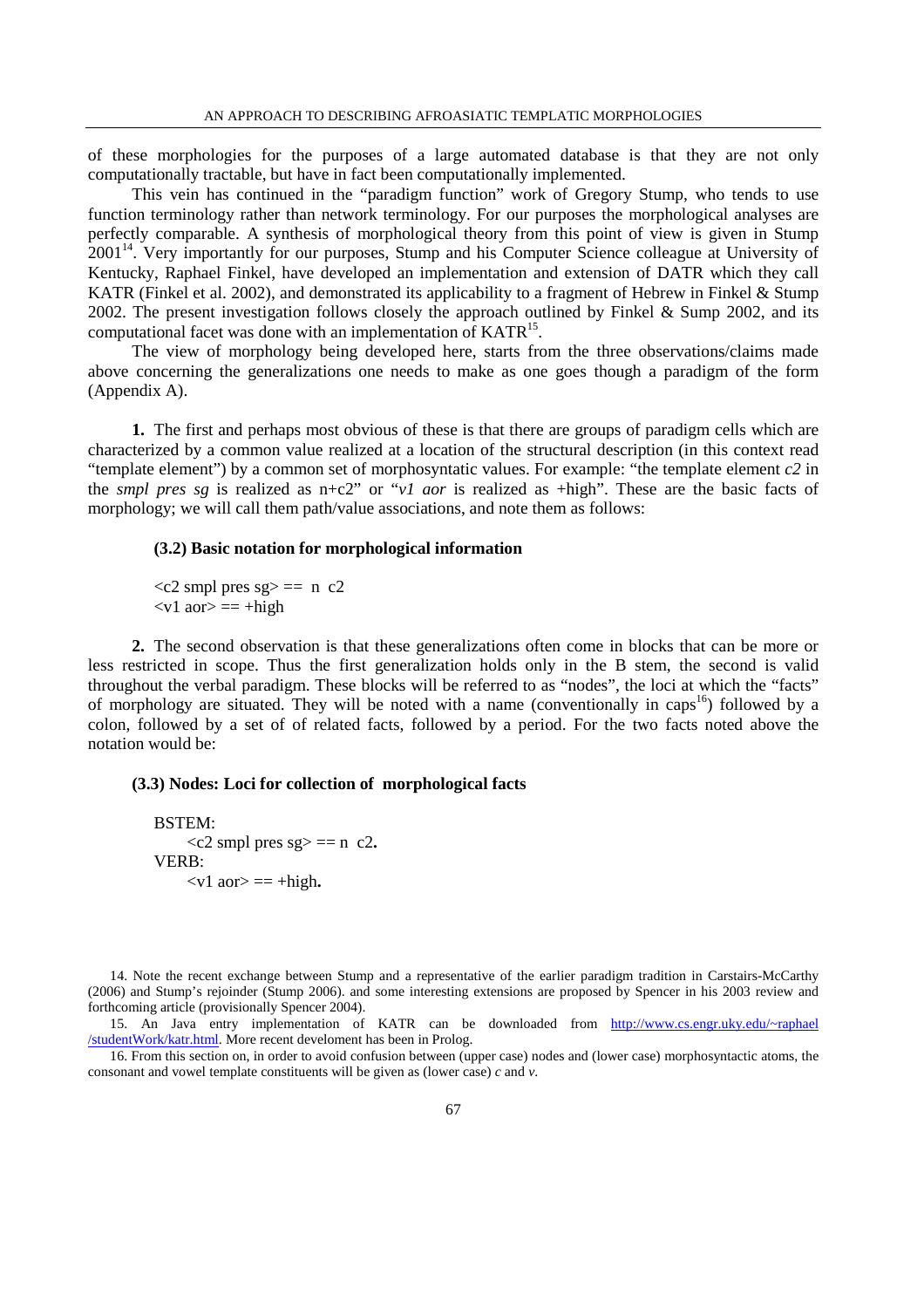Moreover "locus of related morphological facts" fits precisely what we mean by "lexical item" – i.e., a collection of the "givens", the inherent properties of the "base items" in any morphological schema. Thus for one of the exemplary lexical items of the paradigm of Appendix A: <sup>17</sup>

| (3.4) A Lexical Node:               |        |
|-------------------------------------|--------|
| COLLECT-B:                          |        |
| $<$ rootclass $> ==$ ccc            | %1     |
| $<$ root $>=$ d b l                 | $\%$ 2 |
| $\le$ semantics $\ge$ $=$ "collect" | % 3    |
| $\langle \rangle$ = BSTEM.          | % 4    |

The irreducible properties of a lexical item include of course much more syntactic and semantic information, which may or may not be usefully noted in  $\text{~path}$  = value form – but that is not of concern in this context. In this lexical node (in fact it will be the one we work with) for ease of reference the "facts" are numbered sequentially after the "%" ("comment" mark of the DATR/KATR formalism); a morphological fact will be referred to with the notation NODE: *SeqNum*. COLLECT-B: %4 is especially to be noted. " $\langle \rangle$ ", the empty path marker (the "catch-all" leading subpath of every path), is the "otherwise" notation. *Any* further property-value determinations not yet specified at the present node will be inherited from associations specified at the target node (in this case the BSTEM).

**3.** The third claim is that blocks of morphological facts can be related hierarchically in such a way that higher nodes in the hierarchy define default properties shared by the nodes they dominate, ultimately the terminal, lexical, nodes**.** 

Observations 2 and 3 imply that a sequence of such "parent-child" inheritance nodes should naturally yield an inheritance hierarchy. And for the Beja data of Appendix A, the simple inheritance hierarchy of the nodes in **3.6** appears to be adequate:

<sup>17.</sup> Note that "derived stem" is taken here as an *inherent* property of the lexeme, as opposed to "tense", "number" etc., where are variable properties of the words realizing the lexeme. This has to do with the relatively lower degree of productivity, and lesser semantic predictability of derived verb forms. This is a relatively conservative stance, and obviously there are more and less productive ways of deriving lexemes from other lexemes, and in Beja these lexeme-to-lexeme process *are* relatively productive. Computationally, for the generation of the paradigms of Appendix A, it makes little difference whether there are lexems COLLECT-B, COLLECT-R, etc., or only one lexeme COLLECT, with derived stem as an additional variable property of the lexeme/root.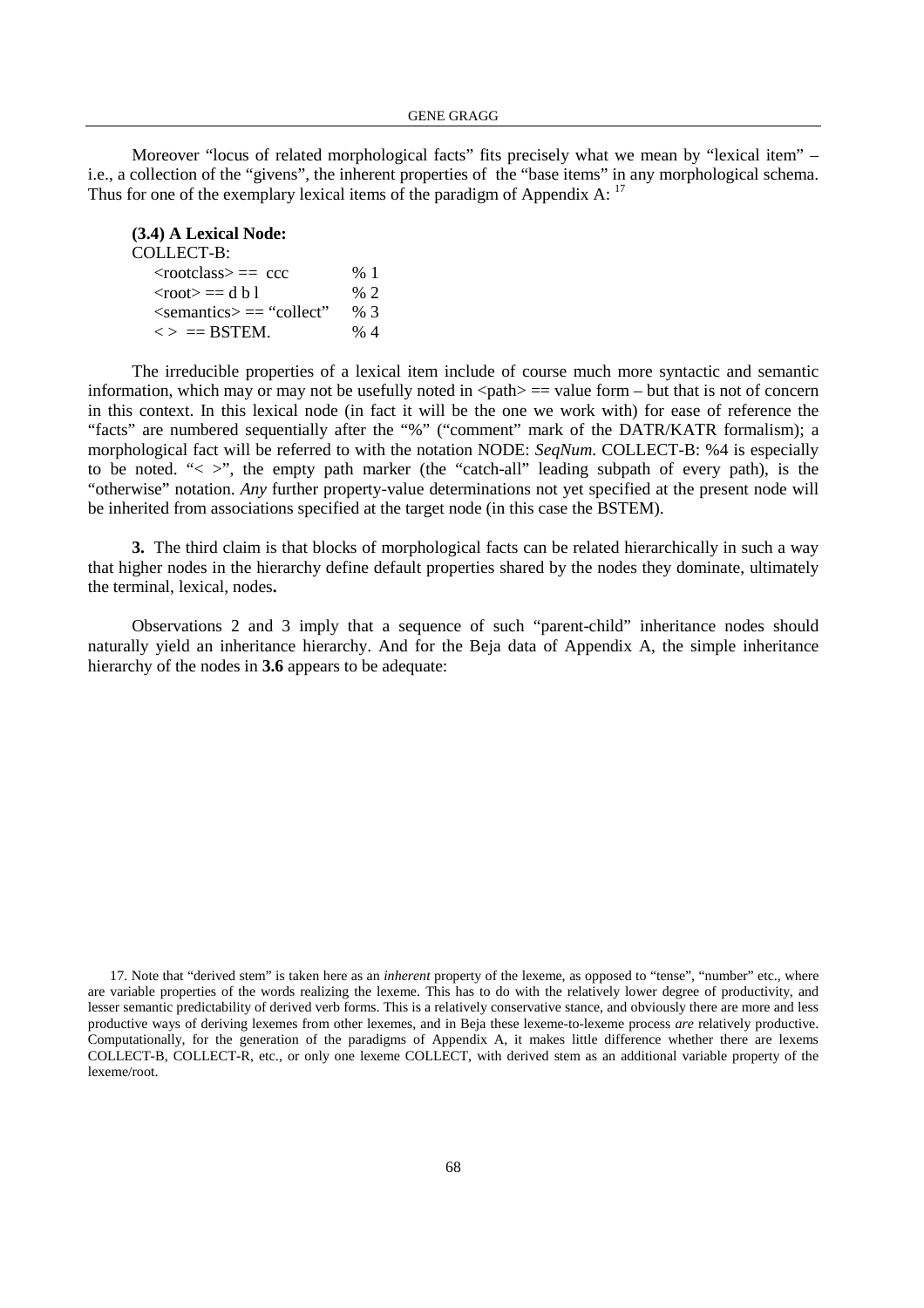

This hierarchy follows of course a fairly traditional schema of Afroasiatic (and especially Semitic) grammars, whereby generalizations which are true of the verb as a whole are separated from generalizations specific to individual stems.<sup>18</sup> Moreover, as we shall see, there are cross-generalizations shared between specific stem classes, which can be readily stated in this framework. On the other hand, there is nothing apriori or ironclad about this specific hierarchy. For example, not used here is a general hierarchical level corresponding to the frequently all-important division of morphological generalizations according to root class ("strong" versus "weak", with the special sub-classes of "weak" root morphologies). Although, as we shall see, root-class distinctions enter into statements of morphological facts ("realization rules"), no separate level seems necessary here – in part perhaps because of the "morphophonemic" approach taken here to the ccy and cc rootclasses (see **Sect. 4C**).<sup>19</sup>

Orthogonal to the hierarchy are the nodes TEMPLATE and RADICAL. The former is the set of realization rules which assign stem templates to word realizations of lexemes by virtue of information at verb, derived stem, and lexeme level, and thus give new *c* and *v* paths to be given values by further pattern matching at the relevant nodes. At the end of the iterative process a *path* (not a *set*) of values are handed off to the morphophonemic component labeled SPELLOUT

To recapitulate, our starting point is the fairly complex data array we call a paradigm, the set of word forms which realize all possible combinations of morphosyntactic properties associated inherently with the lexeme, i.e., the set of word forms which in fact constitute a lexical entry. If we agree to represent a word, i.e., a paradigm cell, as Lexeme:<α β γ **. . .**>, where "Lexeme", as above, is an arbitrary name of the lexeme and : $\langle \alpha \beta \gamma \rangle$  is the set of morphosyntactic values determining a specific word-form of that lexeme, then we might envision the abstract schema for a word (as opposed to a lexeme) as something like:

<sup>18.</sup> It should be noted also that the general picture in (4.1) is not unlike the view of Hebrew lexemes, and the morphological role of Hebrew verbal inflectional classes ('binyanim') suggested in Aronoff 1994 (Ch. 5). This general flow also seems to underly the fragment of Hebrew given in Finkel and Stump 2002, which greatly influenced, and inspired, the analyses in this paper.

<sup>19.</sup> Parallel work in Ge'ez such a layer might be useful – and there are some common generalizations, for example, those pointed out in footnote 3 , not accounted for succinctly here.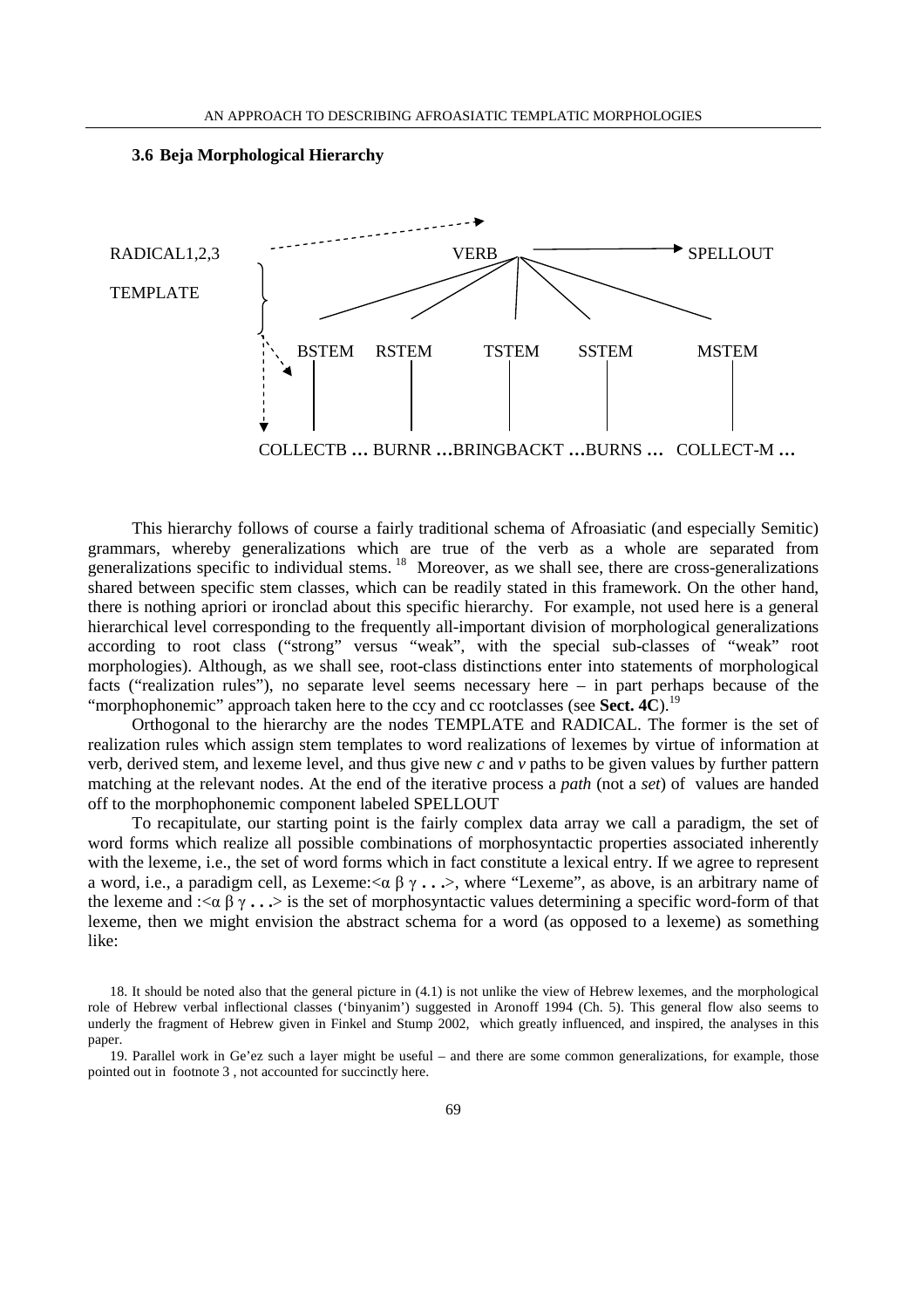## **3.8 Word Schema**

```
COLLECT-B: 
   <rootclass> == ccc \% 1
   <root> == d b l \% 2
   \leqsemantics\geq = "collect" % 3
   \langle \rangle = BSTEM. % 4
   \langle \text{aug} \rangle = \alpha<tens> == \beta\langlenum\rangle == γ
   <pers>= \delta<gen> = = \varepsilon . . .
```
where  $\alpha \beta \gamma$ ... refer to values corresponding to attributes which must or can be specified in the possible realizations of the lexeme as a word (or word-part, as in the paradigm of Appendix A)**.** 

Viewed thus as an array of possible realizations of Lexeme:  $\alpha \beta \gamma$ , the cells of Appendix A might be schematically represented as:

| ۰. |  |
|----|--|
|    |  |

| COLLECT-                                       | COLLECT-                            | $\cdots$ | COLLECT-                            | COLLECT-                             |
|------------------------------------------------|-------------------------------------|----------|-------------------------------------|--------------------------------------|
| B: $\langle \text{smpl sg pres} \rangle$       | $B$ : $\langle$ inthese pres        |          | $M$ : $\langle$ smpl pres $\rangle$ | $M$ : $\langle$ intns pres $\rangle$ |
|                                                |                                     |          |                                     |                                      |
| <b>BURN-</b>                                   | <b>BURN-</b>                        | $\cdots$ | <b>BURN-</b>                        | [BURN-                               |
| $B$ : $\langle \text{smpl} \text{neg} \rangle$ | $B$ : $\langle$ intns neg $\rangle$ |          | $M$ : $\langle$ smpl neg $\rangle$  | $M:\langle \text{inths neg} \rangle$ |

where each cell of (3.9) is in fact a query directed to the nodes of the morphological default inheritance hierarchy.<sup>20</sup> A complete paradigm would be specified by generating in some mechanical fashion a set of queries for a given lexical node covering all allowed feature combinations as in the paradigm schematically outlined in  $(3.9)^{21}$ 

## **C. Application to Beja**

Considering globally the paradigm of Appendix A, one can see that all the forms involve one or two template vowels  $(v1, v2)$  intercalated among three template consonants in (according to the analysis given here) five template patterns. The identity of the templatic *c*'s is already implicit in a lexical item's root. and, following Finkel & Stump 2002, will be derived here by the function-like, single-path/value nodes RADICAL1/2/3:

## **3.7 The "RADICAL" Node/Function**

RADICAL1:  $\langle c1 c2 c3 \rangle = c1$ . RADICAL2:  $\langle c1 c2 c3 \rangle = c2$ .

20. Cf. "KATR generates output based on queries directed to nodes representing individual words" (Finkel & Stump 2002, p. 3).

21. Such a paradigm-generating capacity is in fact built into the DATR/KATR systems.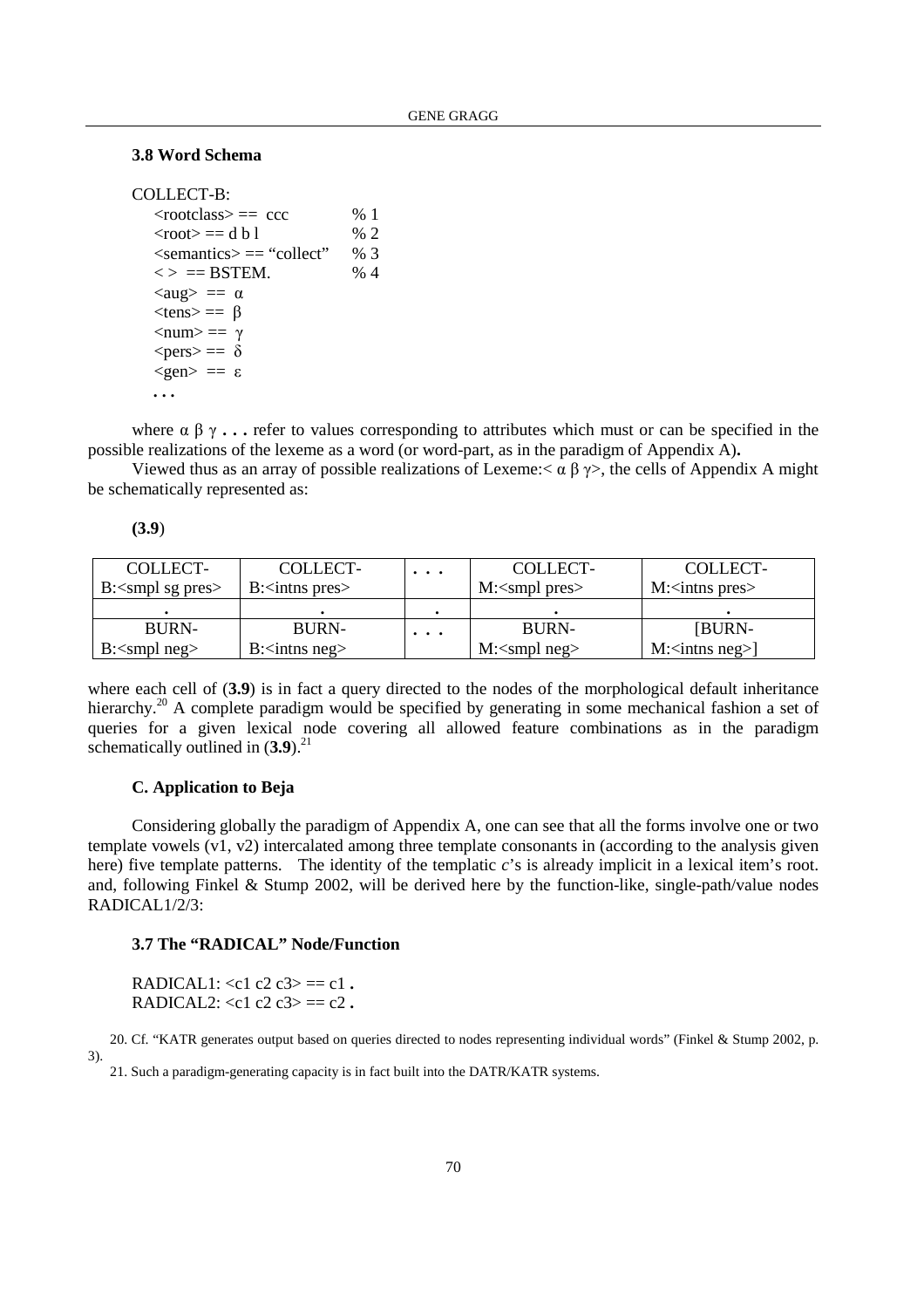RADICAL3:  $\langle c1 c2 c3 \rangle = c3$ .

The identification of the "interdigitated" vowels, however, and their pattern of distribution is considerably more complex. If in Beja, as often in non-concatenative morphologies, it is hard to assign consistent morphemic function to individual vowels as such, or even to a discontinuous "vocalic melody", nevertheless it is clearly not the case that we are reduced to simply stipulating the identity of *v1*and *v2* for each individual cell of the stem paradigm. Generalizations over paradigm cells *are* possible. Moreover, even if these generalizations do not generally permit a neat partitioning of the morophological grid into contiguous blocks of subparadigms, they do permit a networked hierarchy of vowel assignments affecting various combinations of paradigm categories and values which are represented in the rows and columns of the paradigm.

To begin with a phenomenon already alluded to, the *B simpl pres sg* is realized by the stem template *c1v1c2v2c3*, where *v1* is realized as /a/ and *c2* is preceded by /n/. (**3.10** extracts the relevant rows and columns from the Beja paradigm of Appendix A)

| rootclass | tense | num | <b>B</b> -smple |
|-----------|-------|-----|-----------------|
| ccc       | pres  | SΩ  | -danbiil-       |
| ccv       | pres  |     | -dangi-         |
| cс        | pres  | sg  | -nliiw-         |

### **(3.10) Infix -n- present sg:**

Otherwise in the *B present, aorist, or jussive, simple or intensive* (paradigm rows and columns extracted in **3.11**), the template is *v1 c1c2 v2 c3* and *v1* is realized as a non-low, non-back vowel -- high where so stipulated by an aorist-jussive ablaut rule to be formulated below, but otherwise non-high /ee/ (for the boxed *ccy* B smple juss cf. the special generalization about ccy jussives taken up below in connection with (**4.4**))**.** 

| rootclass | tense:  | num: B | <b>B-smple</b> | <b>B-intns</b> |
|-----------|---------|--------|----------------|----------------|
| ccc       | present | [sg    | -danbiil-]     | -eedbil-       |
|           |         | pl     | -eedbil-       |                |
|           | aorist  |        | -iidbil-       | -iidbal-       |
|           | jussive |        | -iidbil-       | -iidbal-       |
| ccy       | present | [sg    | -dangi-]       | -eedgi-        |
|           |         | pl     | -deeg-         |                |
|           | aorist  |        | -diig-         | -iidgii        |
|           | jussive |        | -daag-         | -iidga         |
| cc        |         | [sg    | -nliiw-        | -eeliw-        |
|           | present | pl     | -eeliw-        |                |
|           | aorist  |        | -iiliw-        | -iiliw-        |
|           | jussive |        | -iiliw-        | -iiliw-        |

## **(3.11)** *v1* **in the unmarked present, aorist, and jussive**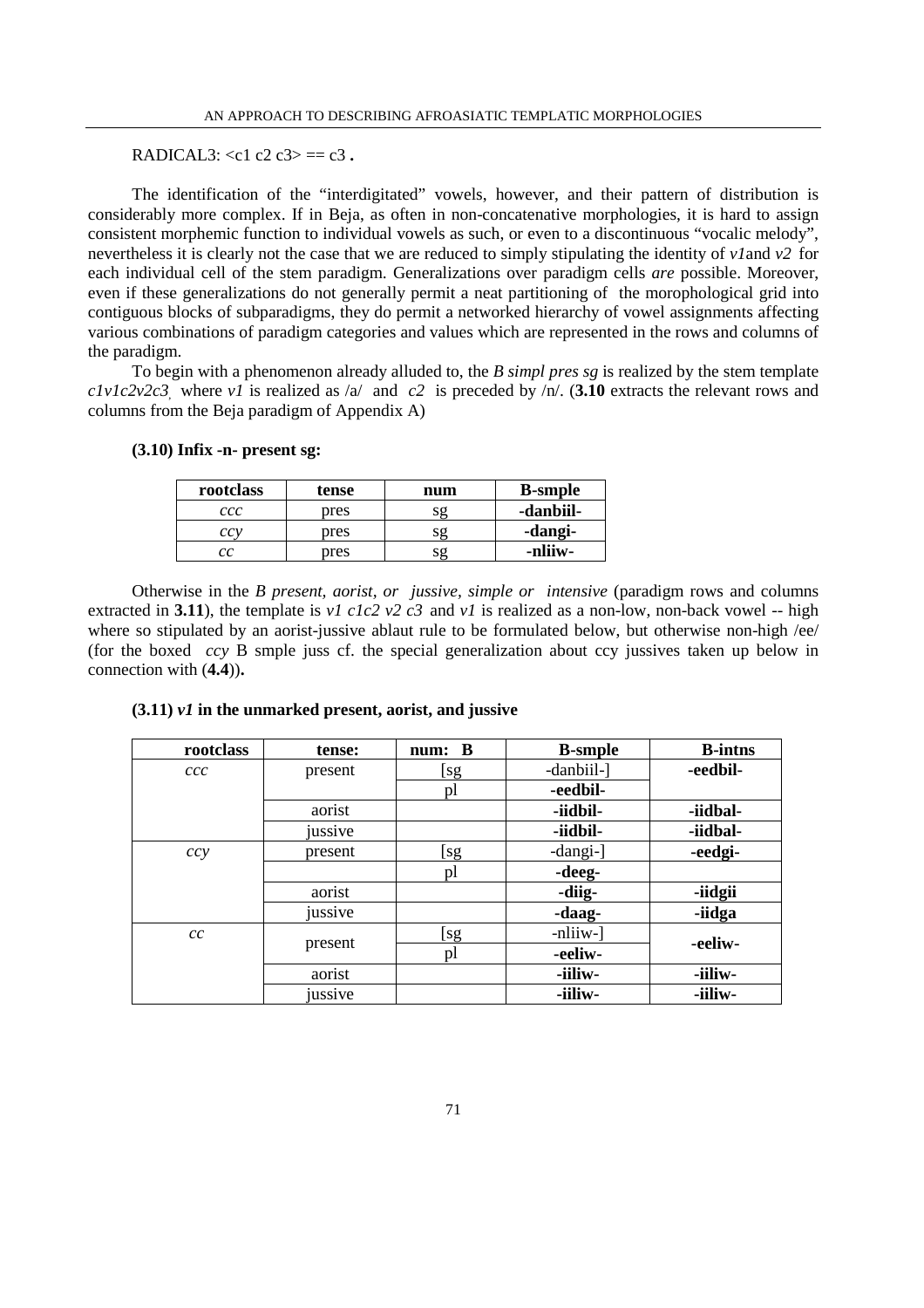With the exception of the boxed cells (see below), the data of **(3.12)** show that *B pres intense or simple pl*  $v^2$  is short, but that otherwise throughout the paradigm *Verb pres or neg v*<sup>2</sup> is long.<sup>22</sup> Inspection of this extract, and as well of the Appendix A paradigm as a whole reveals another regularity – other things being equal, the unmarked values of v1 and v2 are *a* and *i* respectively.

|     | root Tens      | B         | <b>B-intns</b> | <b>Refl</b> | T          | <b>T-intns</b> | S          | S-intns     | M          | <b>M-intns</b> |
|-----|----------------|-----------|----------------|-------------|------------|----------------|------------|-------------|------------|----------------|
| ccc | Sg             | -danbiil- | -eedbil-       | -t-dabiil-  | -t-dabiil- | -t-daabiil-    | -s-dabiil- | -s-daabiil- | -m-dabiil- | -m-eedbiil-    |
|     | P <sub>l</sub> | -eedbil-  |                |             |            |                |            |             |            |                |
|     |                | -dabiil-  | -daabiil-      | -dbaal-     | -t-dabiil- | -t-daabiil-    | -s-dabiil- | -s-daabiil- | -m-dabiil- | -m-eedbiil-    |
| ccy | Sg             | -dangi-   | -eedgi-        | -t-dagi-    | -t-dagi-   | -t-dagi-       | -s-dagi-   | -s-dagi-    | -m-dagi-   | -m-eedgi-      |
|     | P <sub>l</sub> | -eedgi-   |                |             |            |                |            |             |            |                |
|     |                | -dagi-    | -dagi-         | -dgaay-     | -t-dagi-   | -t-dagi-       | -s-dagi    | -s-dagi     | -m-dagi-   | -m-eedgi-      |
| cc  | Sg             | -nliiw-   | -eeliw-        | -eet-liiw-  | -t-ooliiw- | $  -$          | -s-ooliiw- | $- - -$     | -m-ooliiw- | ---            |
|     | P <sub>l</sub> | -eeliw-   |                |             |            |                |            |             |            |                |
|     |                | -liiw-    | -laaw-         | -laaw-      | -t-ooliiw- | - - -          | -s-ooliiw- | - - -       | -m-ooliiw- |                |

## **(3.12) Long /ii/ in pres and neg ("Ablaut 1")**

Finally, notice that in a number of cases a realization rule applies for more than one morphosyntactic category, i.e., to disjunctions of categories such as: *present or negative*, or *present, aorist, or jussive*. To handle these disjunctions DATR defines variables with a notation *"#vars \$nonpast: pres aor juss."* meaning *"\$nonpast* is defined as a variable covering *present, aorist,* or *jussive*. 23

Limiting ourselves for the moment to the simple present, the regularities pointed out in connection with the paradigm excerpts **(3.10-12)** could be formulated in a default inheritance morphological hierarchy  $(3.13)^{24}$ :

## **(3.13) A Morphological Hierarchy**

#vars \$pres: pres neg**.**  #vars \$nonpast: pres aor juss**.** 

#### BSTEM:

| $\langle \rangle \equiv$ VERB.                                | %1              |
|---------------------------------------------------------------|-----------------|
| $\{stemclass\} == base$                                       | $\frac{9}{6}$ 2 |
| ${\text{stempref}} =$                                         | % 3             |
| ${c2 \text{ pres simple sg}} = n \text{ RADICAL2}: < "> > %4$ |                 |
| $\{v1 \text{ pres simple sg}\} == a$                          | % 5             |
| $\{v1 \text{ Snonpast}\} == ee$                               | % 6             |

22. This will be referred to henceforth as Ablaut1. Note that in *ccy*, as explained below in **Sect. 4C** both VCiiY (e.g. -dangiiY-) and CCiY (e.g., -eedgiY) yield final Ci (e.g., -dangi-, -eedgi-)

23. In Appendix B it will be observed that the "#vars" notation is useful for defining phonological as well as morphological classes, and that classes so defined can be used as a basis for more, or less, inclusive classes by "+", or "-", operations.

24. Displayed in **3.13** is one of the important differences between KATR and DATR. In the latter, in path/value statements are always of the form <path> == value, and <path> is always an *ordered sequence* of morphosyntactic atoms. KATR admits also path/value statements of the form {path} == value, where {path} is simply a *unordered set* of atoms, i.e., where order is irrelevant. On the linguistic rationale for this see Stump 2001, pp. 270-273.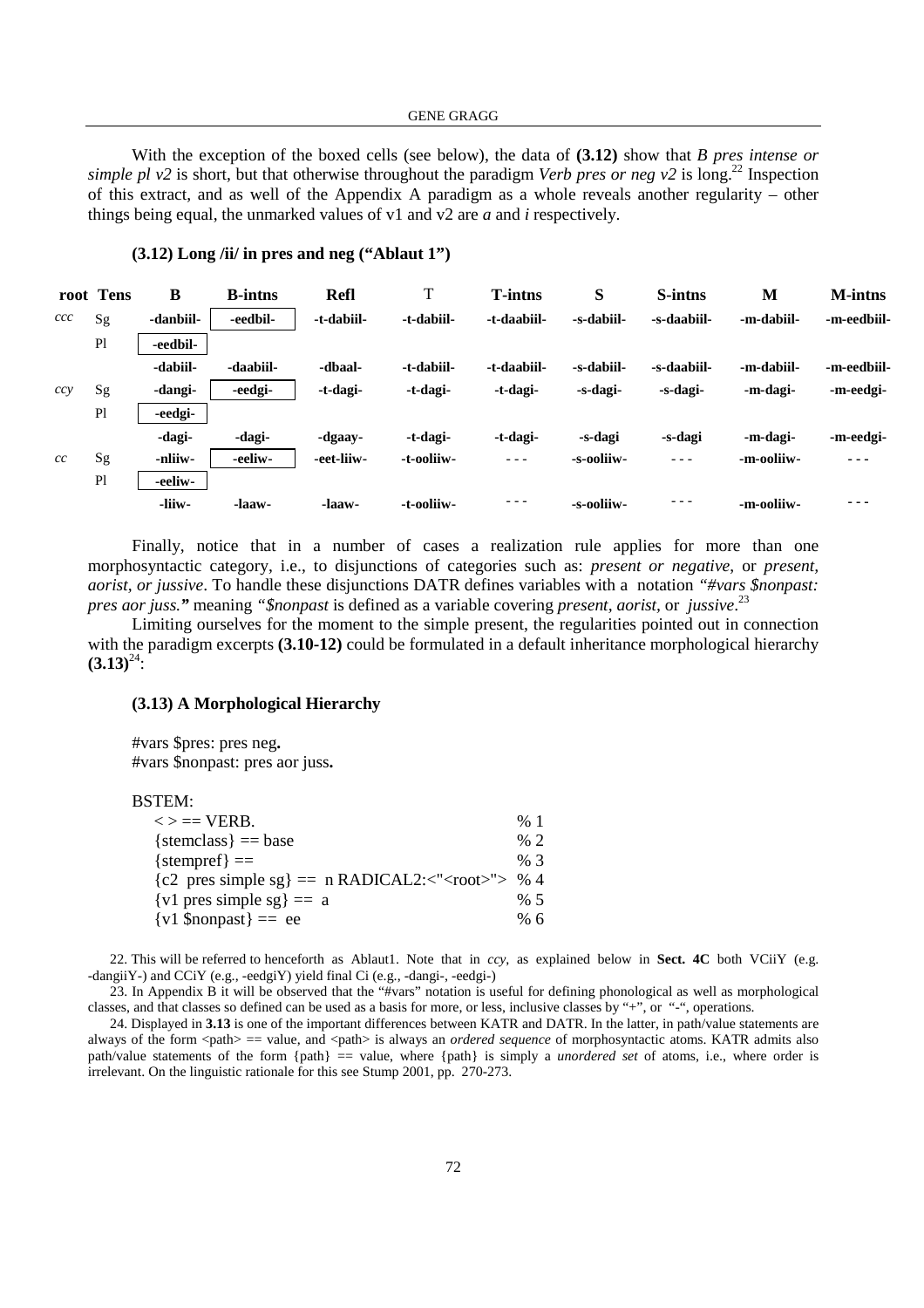#### VERB:

```
\langle \rangle = == SPELLOUT:\langle "<stempref>" TEMPLATE > % 1
     \langle c1 \rangle =RADICAL1:\langle"\langle root \rangle"> % 2
     \langle c2 \rangle =RADICAL2:\langle"\langle root \rangle"> % 3
     \langle c3 \rangle =RADICAL3:\langle"\langle root \rangle"> % 4
     \{v1\} = a % 5
     \{v_2\} = i % 6
     \{vf1\} = % 7
     \{vf2\} = % 8
     \{vf2 \text{ Spres}\} = \pm \text{long} % 9
TEMPLATE: 
     \langle \text{small pres sg} \rangle = \langle \text{cl} \rangle = \langle \text{val} \rangle = \langle \text{val} \rangle = \langle \text{val} \rangle = \langle \text{val} \rangle = \langle \text{val} \rangle = \langle \text{val} \rangle = \langle \text{val} \rangle = \langle \text{val} \rangle = \langle \text{val} \rangle = \langle \text{val} \rangle = \langle \text{val} \rangle = \langle \text{val} \rangle = \langle \text{val} \rangle = \langle \text{val} \rangle = \langle \text{val} \rangle = \langle \text{val} \rangle = \langle \text{val} \rangle = \langle \text{val} \rangle = \langle \text{val} \rangle = \langle \text{val} \\langle \text{pres} \rangle = \text{``} \langle \text{v1} \rangle" \langle \text{vf1} \rangle" \langle \text{c1} \rangle" \langle \text{c2} \rangle" \langle \text{v2} \rangle" \langle \text{v12} \rangle" \langle \text{c3} \rangle" \qquad %2
```
As a concrete context, let us suppose that we are interrogating this system with the query COLLECT-B:<pres smpl sg>. The BSTEM node/block, identifies the stemclass (BSTEM:2) and says that the stemprefix is #null# (BSTEM:3). It handles the infixation of "n" by realizing  $c2$  as an "n  $c2$ ", where the second radical is derived from the lexeme's *root* value by way of RADICAL2 (BSTEM:4). Note the very important use of the quoted path '"<root>" '. In this system, a quoted value is an instruction to find the value in question in the original query node. Thus in our case RADICAL2 will take as its "argument" the value of COLLECT-B: $\langle root \rangle$ , which of course (by COLLECT-B:3) is "d b l", from which RADICAL2 returns "b". Note also the Paninian aspect of this RR: Since more of the query path <pres smpl sg> is matched/consumed in BSTEM:4 than in VERB:4, which gives a competing value for  $c2$ . BSTEM:4 "wins out". BSTEM:5 gives a value for *v1 pres smpl sg*, which is again in Paninian competition with BSTEM:6, which gives an "otherwise" value for *v1 pres*. BSTEM:1 says that further specifications are inherited from VERB**.** 

VERB, for its part, assigns values for otherwise unassigned *c1, c2, c3* (VERB:2-4), and then states in VERB:5,6 that the "unmarked" (otherwise unspecified) *v1* is *a* and *v2* is *i*. Also, throughout the paradigm, as noted above, *v2*, whatever its quality, is +long in the *pres* and *neg*. Note here the way in which, in the absence of a serious investigation of the way in which complex feature matrices should be handled in a *<path>* == *value* context, vowel features have been linearized in a rather ad hoc manner for the purposes of this investigation, as a "*vf1*" or "*vf2*" atom, which in the template follows "*v1*" and "*v2*" respectively. Various ablaut-like specifications such as "*+long*", "*+high*" are assigned to these atoms, which are then spelled out in the obvious manner in the SPELLOUT node, where, e.g., the sequence "*a +long*" is replaced by "*aa*", or "*ee +high*" by "*ii*". By default (VERB:7, 8) these atoms are not realized. Finally VERB:1 a) asks the original query (COLLECT-B) to find what value, if any, should be given to an atom *stempref* (in our example identified as #null# by BSTEM:4); b) sends the query string, inherited from the original query, to the TEMPLATE node for template assignment (again done by interrogating the original query for each element of the template); and c) bundles the resulting ordered sequence of paths to SPELLOUT, which extracts the phonological information from each path, making the required morphophonemic replacements (cf. below)**.** 

Informally it is not difficult to see, once the node-linking and default information formalisms are grasped, how the individual  $\langle path \rangle = \langle value$  statements correspond to obvious generalizations about paradigm communalities, and how individual paradigm cells are "derived." Thus returning to the example query COLLECT-B:<pres smpl sg>, it is obvious that this form will have a  $c1v1vt1c2v2vt2c3$  template (by TEMPLATE:1), where stempref is #null#,  $vI$  is  $a$ , and  $c2$  is  $nb$  (by BSTEM:3, 4, 5), c1 and c3 are  $d$ and *l* (by VERB:2, 4), v2 is *i*, vf1 #null#, and vf2 *+long* (VERB:6, 7, 9), yielding: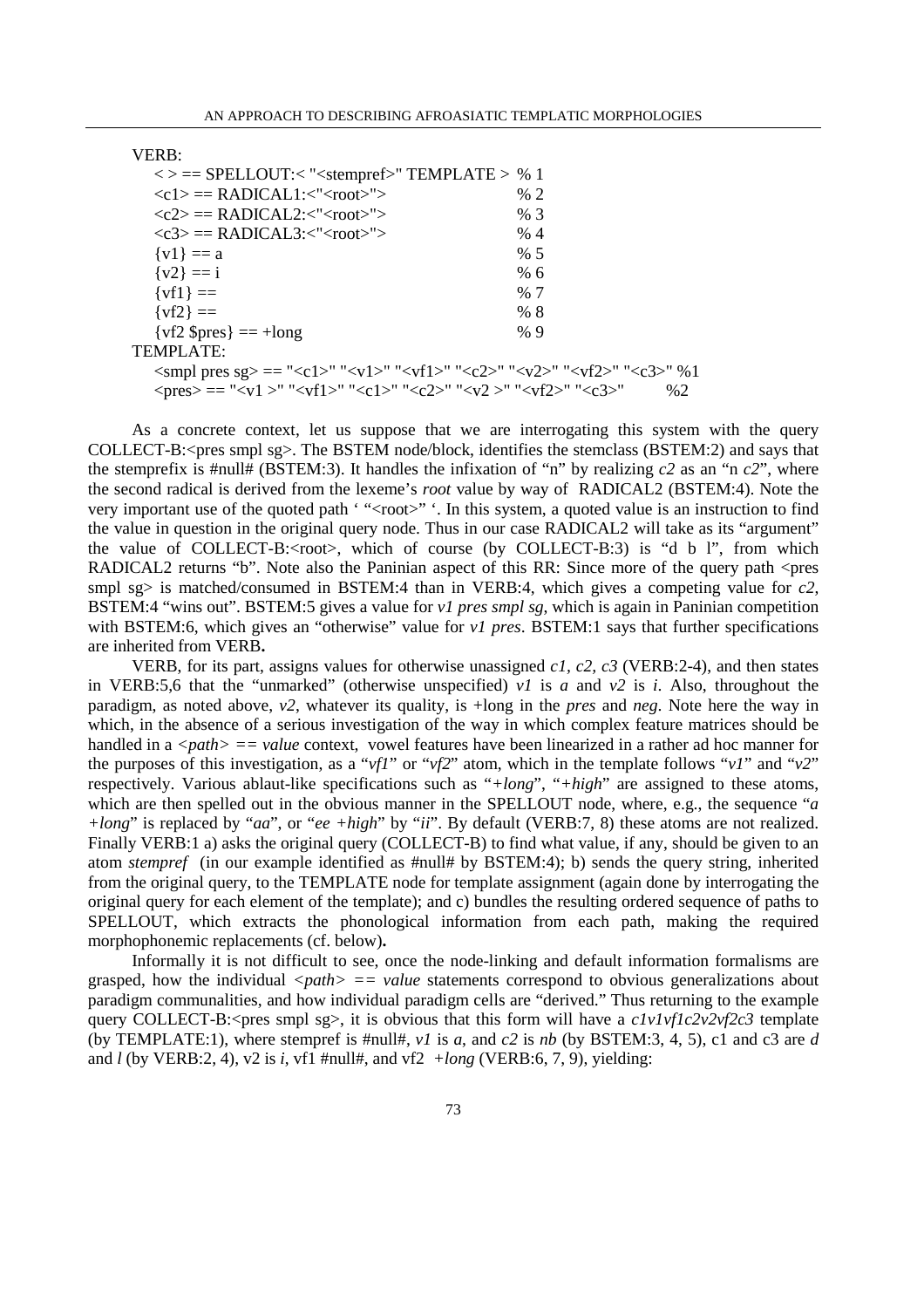SPELLOUT: $\langle$ #null#) d a (#null#) nb i +long l> => danbiil

To see in detail how this process might work step-by-step (as might be done in a computational implementation), **(3.14)** shows a sort of "trace" of such an explicit "derivation"<sup>25</sup>, from an initial query to a final result**.** 

#### **(3.14) COLLECT-B:<smpl pres sg> = danbiil**

| <b>OUERY</b>                                           | <b>YIELDS</b>                                          | <b>BY MATCH</b>       |
|--------------------------------------------------------|--------------------------------------------------------|-----------------------|
| COLLECT-B: <smpl pres="" sg=""></smpl>                 | BSTEM: <smpl pres="" sg=""></smpl>                     | COLLECT-B:4           |
| BSTEM: <smpl pres="" sg=""></smpl>                     | VERB: <smpl pres="" sg=""></smpl>                      | BSTEM:1               |
| VERB: <smpl pres="" sg=""></smpl>                      | SPELLOUT:< " <stempref>"</stempref>                    | VERB:1                |
|                                                        | TEMPLATE: <smpl pres="" sg="">&gt;</smpl>              |                       |
| " <stempref>"</stempref>                               | COLLECT-B: <stempref pres="" sg="" smpl=""></stempref> | [original query node] |
| COLLECT-B: <stempref pres="" sg="" smpl=""></stempref> | $(\#null\#)$                                           | BSTEM:3               |
| TEMPLATE: <smpl pres="" sg=""></smpl>                  | " <c1>""<v1>""<vf1>""<c2>"</c2></vf1></v1></c1>        | TEMPLATE:1            |
|                                                        | " <v2>""<vf2>""<c3>"</c3></vf2></v2>                   |                       |
| " <c1>""<v1>""<vf1>""<c2>"</c2></vf1></v1></c1>        | [successively back to                                  |                       |
| " <v2>""<vf2>""<c3>"</c3></vf2></v2>                   | query node]                                            |                       |
| COLLECT-B: <c1 pres="" sg="" smpl=""></c1>             | d                                                      | VERB:2                |
| COLLECT-B: <v1 pres="" sg="" smpl=""></v1>             | a                                                      | BSTEM:5               |
| COLLECT-B: <vf1 pres="" sg="" smpl=""></vf1>           | $(\text{\#null#})$                                     | VERB:7                |
| COLLECT-B: <c2 pres="" sg="" smpl=""></c2>             | n b                                                    | BSTEM:4               |
| COLLECT-B: <v2 pres="" sg="" smpl=""></v2>             |                                                        | VERB:6                |
| COLLECT-B: <vf2 pres="" sg="" smpl=""></vf2>           | $+$ long                                               | VERB:9                |
| COLLECT-B: <c3 pres="" sg="" smpl=""></c3>             |                                                        | VERB:4                |

Finally, "SPELLOUT:<#null# d a #null# n b i +long l smpl pres sg>" yields "danbiil" by combining "i +long" into "ii", extracting in linear order the phonological material, and ignoring the non-phonological**.** 

### **4. The Templatic Structure of Beja Stems and a Descriptive Framework**

From this point we will continue through Appendix A, noting the regularities – the explicit formalisms however will be found in Appendix B**.** 

### **A. The Stem-Templates**

Up to now we have talked about the stem template and specification of its v/c values together,. but the generalizations turn out to be independent of one another, and better made separately. Examined more in detail, it becomes aparent that Beja stem-template assignment proceeds, not form-by-form, but in a more hierarchical fashion, whereby, within a class of stems, a certain more specific stem or stem-subclass receives one stem assignment, while the rest, not so specified (i.e., the *otherwise* case), receive another.

25. Note that this is not so much a "derivation" in the usual linguistic sense of a step-by-step transversal of a set of ordered rules, but an iterative, left-to-right, depth-first pattern matching, on the basis of a set of simultaneous constraints, where the longest matching pattern "wins". Establishing a derivation in a system of this kind is more like proving a theorem on the basis of a set of axioms. Morphological descriptions in the DATR tradition are often in fact termed "theories", and it is no accident that the first computational implementation was in the logic-programming language Prolog, to which recent KATR development has returned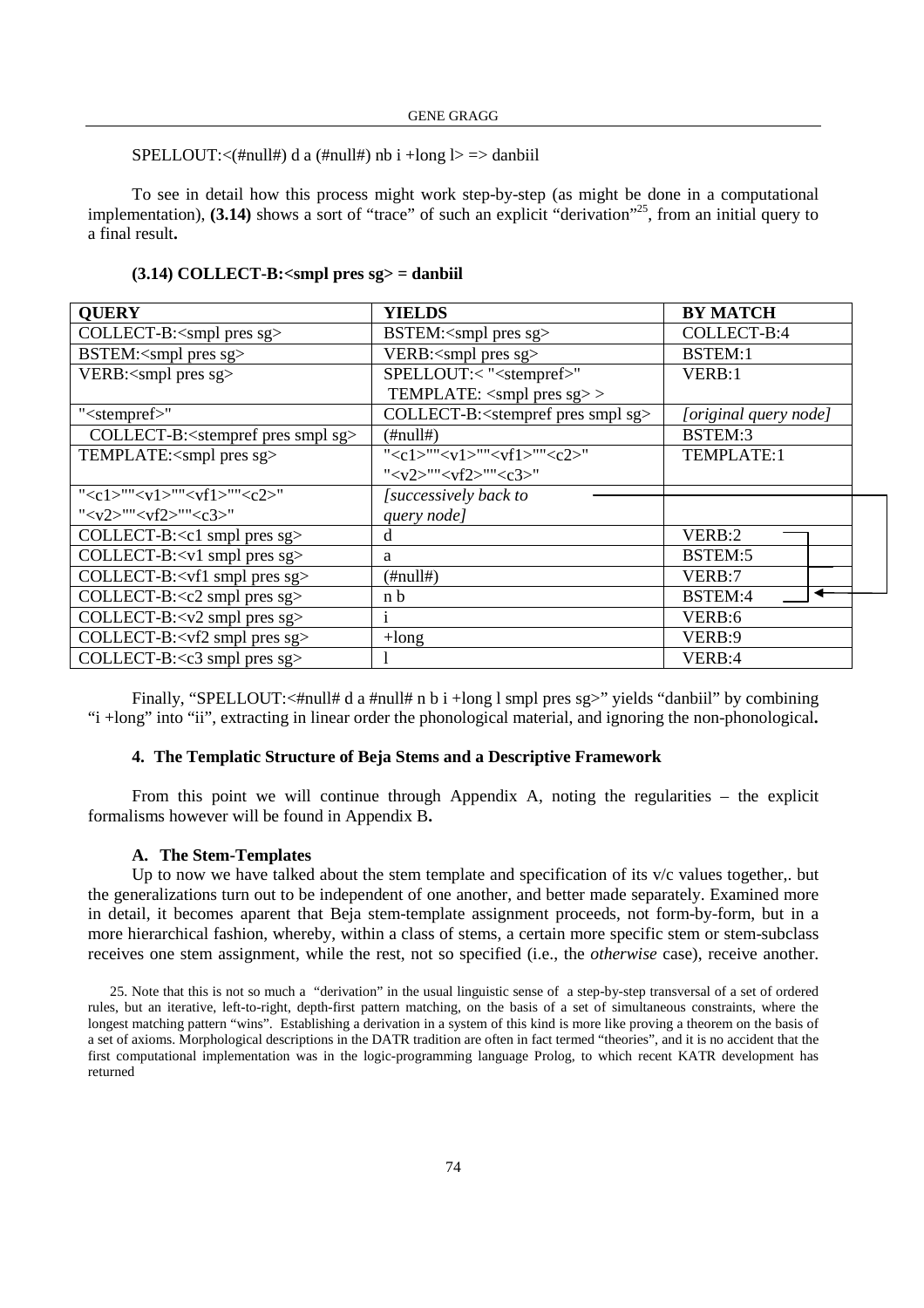The pattern is that of a cascading sequence of specific cases, followed by more general *otherwise* generalizations. Thus, *B ccy simple jussives* are assigned Template4, whereas all other tense forms stipulated *B ccy simple* get Template1. Similarly *B cc smple {juss, neg}* get assigned Template5. *Otherwise*, for all other rootclasses (the "< >" in **4.1**), *B simple present singlular* takes Template1, and Template3 in *B smpl past*; *otherwise* in all other B (simple or not, and including *ccy*) take Template2 in the present, aorist, and jussive. All *R {past, neg}* take Template3 in the past and negative, and all *M intensive* take Template2. *Otherwise* all forms of all roots are Template1. This complex of relationships can perhaps be made clearer in the hierarchical diagram of  $(4.1)$ , where " $\langle \rangle$ " means "all otherwise/default" for the attribute in question**.** 

This is in fact a default inheritance hierarchy, in which, for example, *ccy* B simple verbs are assigned the stem template value Template4 if they are also jussive (the more specific case) but otherwise Template1 (the default case). This complex of relationships can be expressed as a set of *path == value* statements at the level of TEMPLATE in Appendix B**.** 



**(4.1) Stem Template Hierarchy** 

*stem* TMPL4 TMPL1 TMPL5 TMPL1 TMPL3 TMPL2 TMPL3 TMPL2 TMPL1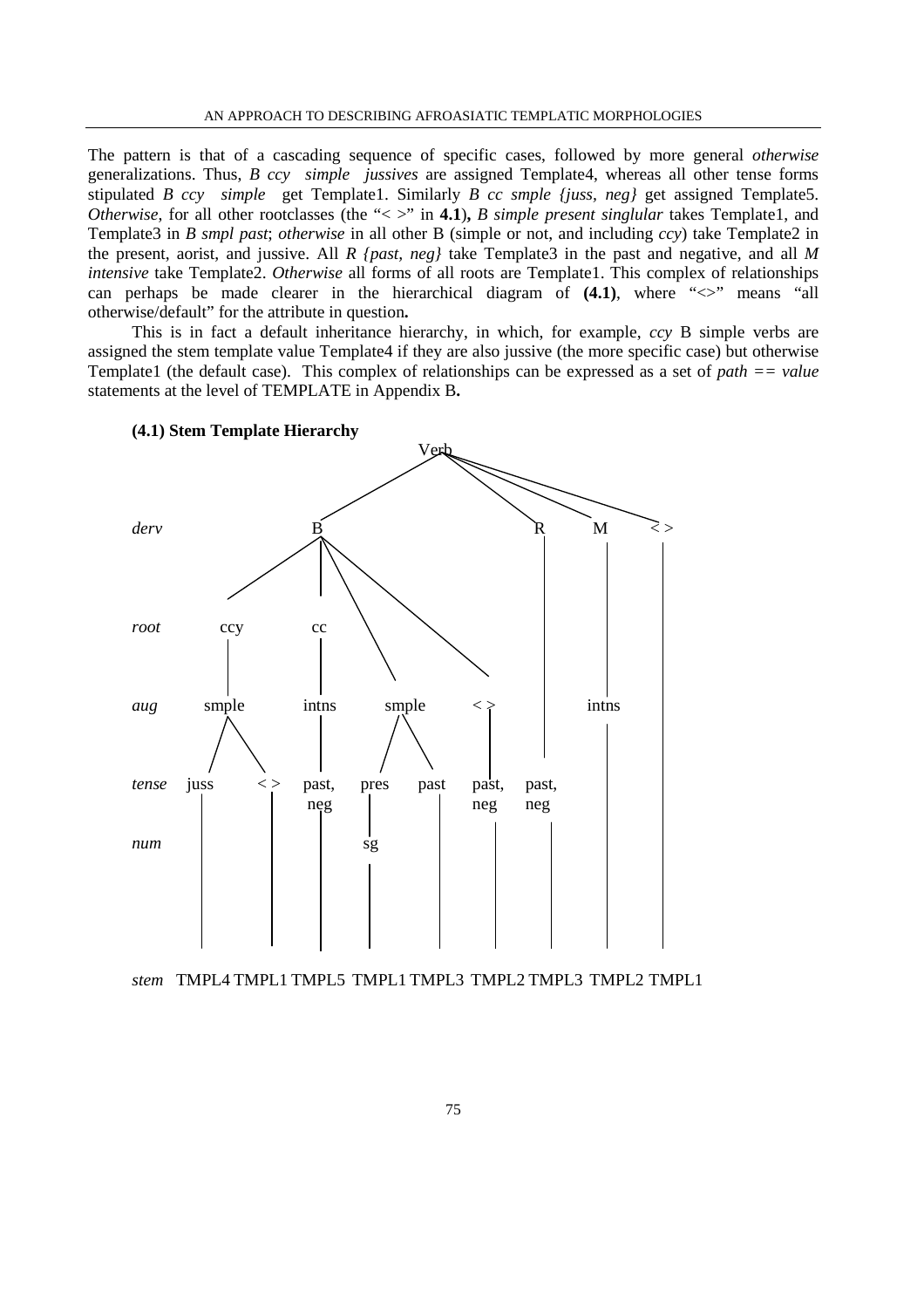### **B. The Templatic C/V Constituents**

With the template assignments complete, the *c* and *c* assignments for the rest of the BSTEM, for the other derived stems, and for the VERB can be made following the same steps as in **Sect 3**. The complete formal description is displayed in Appendix B, here we will simply note the regularities that need to be accounted for. We will start by noting three sweeping ablaut-like generalizations having to do with the formation of the aorist, jussive and intensive**.** 

In the first place it should be clear from **4.2**, apart from the boxed exception which will be handled by the more specific TSTEM:5 (a relic of an older  $V \Rightarrow a$  aorist ablaut?), there is a very general acrossthe-board rule according to which throughout the paradigm the *aorist or jussive v1* is high (VERB:10), whatever the template or corresponding present-tense v1. This will change /ee/ to /ii/, /a/ to /i/, and /aa/ to /ii/, but also /oo/ to /uu/.<sup>26</sup> (We will refer to this vowel change as Ablaut2)**.** 

| ccc | pres | $\bf{B}$<br>-eedbil- | <b>B-intns</b><br>-eedbil- | $\mathbf R$<br>-t-dabiil- | T<br>-t-dabiil-   | <b>T-intns</b><br>-t-daabil- | S<br>-s-dabiil | S-intns<br>-s-aabiil- | M<br>-m-dabiil- | <b>M-intns</b><br>-m-edbiil- |
|-----|------|----------------------|----------------------------|---------------------------|-------------------|------------------------------|----------------|-----------------------|-----------------|------------------------------|
|     | Aor  | -iidbil-             | -iidbal-                   | -t-dibil-                 | -t-dibil-         | -t-diibil-                   | -s-dibil-      | -s-diibal-            | -m-dibil-       | -m-iidbil-                   |
|     | Juss | -iidbil-             | -iidbal-                   | -t-dibil-                 | -t-dibil-         | -t-diibil-                   | -s-dibil-      | -s-diibal-            | -m-dibil-       | -m-iidbil-                   |
| ccy | Pres | -deeg-               | -eedgi-                    | -t-dagi-                  | $-t$ -dagi-       | -t-daagi-                    | -s-dagi-       | -s-daagi-             | -m-dagi-        | -m-eedgi-                    |
|     | Aor  | -diig-               | -iidgii                    | $-t$ -dig-                | $-t$ -dig-        | -t-daagi-                    | -s-dig-        | -s-diig-              | $-m$ -dig-      | -m-iidgi-                    |
|     | Juss | -daag-               | -iidga-                    | -t-diga-                  | -t-diga-<br>-t-di | -t-daaga-                    | -s-diga-       | -s-diiga-             | -m-diga-        | -m-iidga-                    |
| cc  | Pres | -eeliw-              | -eeliw-                    | -eet-liiw-                | -t-oolii-         | $  -$                        | -s-oliiw-      |                       | -m-oliiw-       |                              |
|     | Aor  | -iiliw-              | -iiliw-                    | -iit-liw-                 | -t-uuliw-         | $- - -$                      | -s-uliw-       | $  -$                 | -m-uuliw-       | $\frac{1}{2}$                |
|     | Juss | -iiliw-              | -iiliw-                    | $-$ iit $-$ liw $-$       | -t-uuliw-         |                              | -s-uliw-       |                       | -m-uuliw-       | $\frac{1}{2}$                |

## **(4.2) Present > Aorist/Jussive: Low > High ("Ablaut2") a,e>i + o > u**

In the second place, as can be seen from the data of Appendix A (extracted in **4.3**), the aorist has the same form as the jussive in *ccc* and *cc*. In *ccy* verbs, however, it is marked by a v2 ablaut to /a/ (for clarity, the presupposed morphophonemic representation is added below to the surface representation). Surprisingly, this *v2* is actually infixed in *v1* position in the B simple present, giving to the *ccy B simple aorist* and *jussive* the same CVC surface form as the *ccy B present singular*. As discussed above, this infixation is handled via template assignment in TEMPLATE:1,2. (This is the vowel change we will refer to as "Ablaut3", formulated in VERB:11.) As suggested by the linked boxed forms, perhaps the occurrence of  $v^2 = a$  in both the aorist and the jussive of the B and S intensive (BSTEM:10, SSTEM:4) is a generalization of the *a* member of the ablaut pair in transitive intensives – possibly an indication that, as we would expect, the ablaut was not originally limited to the *ccy* root class**.** 

26. Cf. below **3C** in "Morphophonemics" for the roundedness of v1 in the T, S, M cc verbs.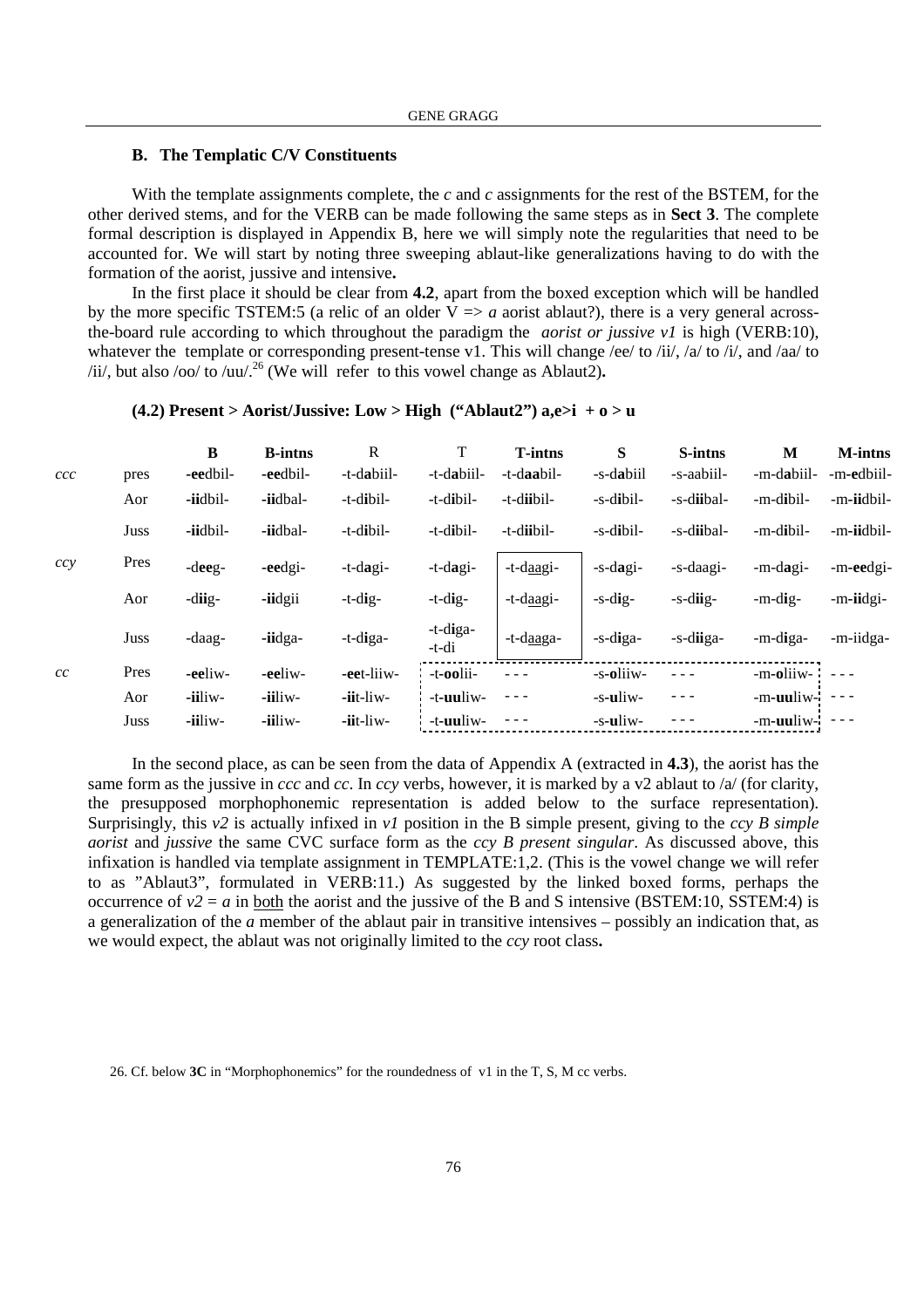| root         | tense  | В             | <b>B</b> -intns | R                         | т                    | <b>T-intns</b>     | S                | S-intns          | M           | <b>M-intns</b> |
|--------------|--------|---------------|-----------------|---------------------------|----------------------|--------------------|------------------|------------------|-------------|----------------|
| ccc          | aorist | -iidbil-      | -iidbal-        | -t-dibil-                 | -t-dibil-            | -t-diibl-          | -s-dibil-        | -s-iibal-        | -m-dibil-   | -m-iidbil-     |
|              | juss.  | -iidbil-      | -iidbal-        | -t-dibil-                 | -t-dibil-            | -t-diibil-         | -s-dibil-        | -s-iibal-        | -m-dibil-   | -m-iidbil-     |
| ccy          | aorist | -diig-        | -iidgi-         | $-t$ -dig-<br>$-t-dig-$   | $-t$ -dig-           | -t-daag-           | $-s$ -dig-       | -s-diig-         | -m-dig-     | -m-iidgi-      |
|              | juss.  | -daag-        | -iidga-         | $-t$ -diga-<br>-t-diga    | -t-diga-<br>-t-diga  | -t-daag <b>a</b> - | -s-diga-         | -s-diiga-        | -m-diga-    | -m-iidga-      |
| ccy<br>morph | aorist | $-$ iigi $Y-$ | -iidgiY-        | $-t$ -igiY-<br>$-t$ -dig- | $-t$ -digi $Y$ -     | -t-aagiY           | $-s$ -digi $Y$ - | $-s$ -iigi $Y$ - | $-m$ -igiY- | -m-iidgiY-     |
|              | juss.  | $-aagY-$      | -iidgaY-        | $-t$ -digaY-<br>-t-diga   | -t-digaY-<br>-t-diga | -t-aga $Y$ -       | $-s$ -igaY-      | $-s$ -iiga $Y$ - | $-m$ -igaY- | -m-idgaY-      |

### **(4.3) Aorist vs jussive -- "Ablaut 3: i > a"**

Finally, as is clear from (**4.4**), throughout the paradigm the *intensive v1* is long (VERB:12)**.** 

| rootclass | tense:   | <b>B</b> -ntns | <b>T-intns</b> | S-intns     | <b>M-intns</b> |
|-----------|----------|----------------|----------------|-------------|----------------|
| ccc       | present  | -edbil-        | -t-daabiil-    | -s-daabiil- | -m-eedbiil-    |
|           | past     | daabil-        |                | -s-daabil-  | -m-eedbaal-    |
|           | aorist   | iidbal-        | -t-diibil-     | -s-diibal-  | -m-iidbil-     |
|           | jussive  | iidbal-        | -t-diibil-     | -s-diibal-  | -m-iidbil-     |
|           | negative | daabiil-       | -t-daabiil-    | -s-daabiil- | -m-eedbiil-    |
| ccy       | present  | -eedgi-        | -t-daagi-      | -s-daagi-   | -m-eedgi-      |
|           | past     | -daag-         |                | -s-daag-    | -m-eedgaay-    |
|           | aorist   | -iidgii        | -t-daagi-      | -s-diig-    | -m-iidgi-      |
|           | jussive  | -iidga         | -t-daaga-      | -s-diiga-   | -m-iidga-      |
|           | negative | daagi-         | -t-daagi-      | -s-daagi    | -m-eedgi-      |
| cc        | present  | -eeliw-        |                |             |                |
|           | past     | -laaw-         |                |             |                |
|           | aorist   | -iiliw-        |                |             |                |
|           | jussive  | -iiliw-        |                |             |                |
|           | negative | -laaw-         |                |             |                |

**(4.4) Long** *v1* **in intensive ("Ablaut4")** 

Of the intermediate TEMPLATE nodes, much of BSTEM has already been covered. The boxed exceptions of **(3.12)** noted above show that in B *v2 pres intense or simple pl* is short; this is expressed in BSTEM:7, 8, thus providing an exception for the very general default VERB:7. The T, M, and SSTEM nodes are much simpler than B, and quite straightforward. Apart from spelling out the stem prefix (TSTEM:3, SSTEM:3, MSTEM:3), only a couple of particular-case vowel specifications are necessary (note SSTEM:4 and TSTEM:5, mentioned above).The +low quality of the *aa* vowel common to the past of the low- or non-transitive T and M stems (TSTEM:4, MSTEM:5; as opposed to the *i* of the hightransitive B and S) is possibly to be related to the *a* of equally low-/non-transitive R (RSTEM:5).

The situation is somewhat different, however, with the R stem, which is at least as complex as the B stem. This interesting stem requires three sets of generalizations. First, as can be seen in (**4.5**), where the corresponding B and T forms are given for contrast, this stem has a past-negative with the "archaic"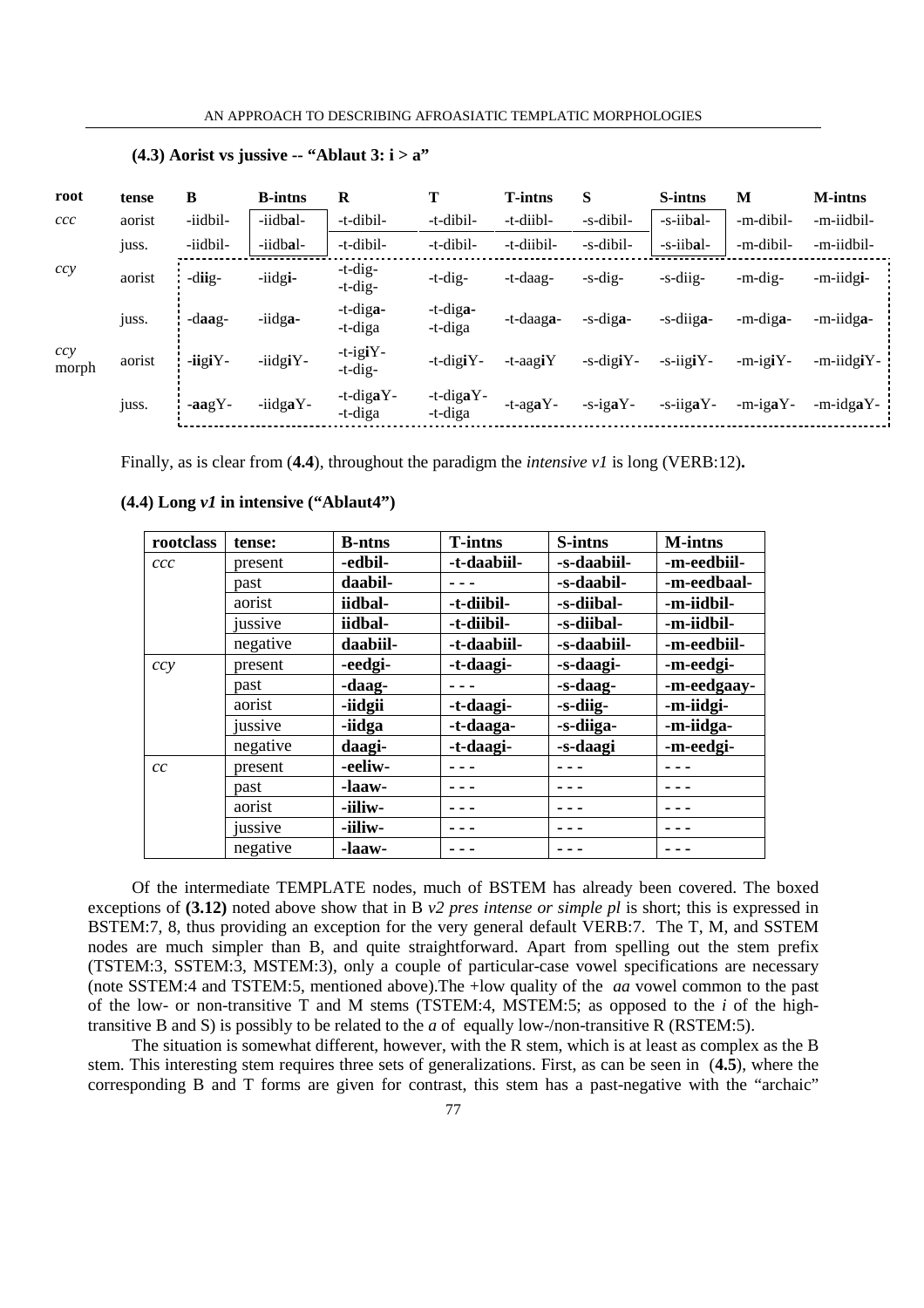CCVC form (TEMPLATE:8), and  $v^2 = |a|$  (RSTEM:5, as just mentioned). (The *ccy* change  $-\text{day2-} \Rightarrow$ dge- will be part of that rootclass's morphophonemics.) Second, the identity of the R *present, aorist,* and *jussive* with the respective tenses in the T stem for the "strong verb" (*ccc* and *ccy*), is an instance of paradigm syncretism, so-called parasitic formations, wherein two sets of paradigm forms collapse. In terms of our generalization format, this can be indicated by simply saying that the paradigm categories at a certain node are simply to be treated as the corresponding categories at another node. Capturing this generalization involves a slight extension of the formalism to allow generalizations of the form NODE1: path  $=$  NODE<sub>2</sub>, meaning that the configuration NODE<sub>1</sub>: $\epsilon$ path> will be interpreted as NODE<sub>2</sub>: $\epsilon$ path>

Finally, the *cc* verbs take infix -t- before the second consonant from the end (i.e., initial consonant; RSTEM:8), and share the shape and vocalism of the B stem \$nonpast (RSTEM:7, cf. BSTEM:6), where *v1* is likewise subject to the generalization about jussive ablaut (i.e., follows the B pattern). All of this makes the R stem look less like the other "derived" stems, and more like a B stem, with a -t- infix in its core non-past forms (*present, aorist, jussive*)**.** 

| <b>Rootcl</b> | tense:  | num: | B        | R          | Т          | M          | <b>M-intns</b> |
|---------------|---------|------|----------|------------|------------|------------|----------------|
| Ccc           | present | sg   | -anbiil- | -t-dabiil- | -t-dabiil- | -m-dabiil- | -m-eedbiil-    |
|               | past    |      | -dbil-   | -dbal-     | -t-dabaal- | -m-dabaal- | -m-eedbaal-    |
|               | aorist  |      | -iidbil- | -t-dibil-  | -t-dibil-  | -m-dibil-  | -m-iidbil-     |
|               | jussive |      | -iidbil- | -t-dibil-  | -t-dibil-  | -m-dibil-  | -m-iidbil-     |
|               | negativ |      | -dabiil- | -dbaal-    | -t-dabiil- | -m-dabiil- | -m-eedbiil-    |
| Ccy           | present | sg   | -dangi-  | -t-dagi-   | -t-dagi-   | -m-dagi-   | -m-eedgi-      |
|               | past    |      | $-dgi-$  | $-dge-$    | -t-dagaay- | -m-dagaay- | -m-eedgaay-    |
|               | aorist  |      | -diig-   | $-t$ -dig- | $-t$ -dig- | -m-dig-    | -m-iidgi-      |
|               | jussive |      | -daag-   | -t-diga    | -t-diga    | -m-diga-   | -m-iidga-      |
|               | negativ |      | -dagi-   | $-d$ gaay- | -t-dagi-   | -m-dagi-   | -m-eedgi-      |
| Cc            | present | pl   | -eeliw-  | -eet-liiw- | -t-ooliiw- | -m-ooliiw- |                |
|               | past    |      | -liw-    | $-law-$    | -t-oolaaw- | -m-oolaaw- |                |
|               | aorist  |      | -iiliw-  | iit-liw-   | -t-uuliw-  | -m-uuliw-  |                |
|               | jussive |      | -iiliw-  | -iit-liw-  | -t-uuliw-  | -m-uuliw-  |                |
|               | negativ |      | -liiw-   | $-laaw-$   | -t-ooliiw- | -m-ooliiw- |                |

#### **(4.5) Reflexive**

e

#### **C. Spellout: "Weak"-Rootclass Morphophonemics**

As mentioned, although *ccy* and *cc* rootclasses could in principle be treated completely in their own right, both on its own merits and following Semitist tradition the decision has been taken here to handle these rootclasses as "weak" versions of the *ccc* rootclass, sharing, to the extent possible the stem-template and V/C assignments of the "strong" rootclass. This entails a modest amount of morphophonemics. Without extensive comment, I give below in **(4.6)** a selection of thirteen forms illustrating all the "deviant behavior" of these rootclasses. These classes are handled in a few instances (MP 5, 11-13) by special template assignment, and in the rest by some obvious morphophonemic generalizations, given informally in **(4.7)**.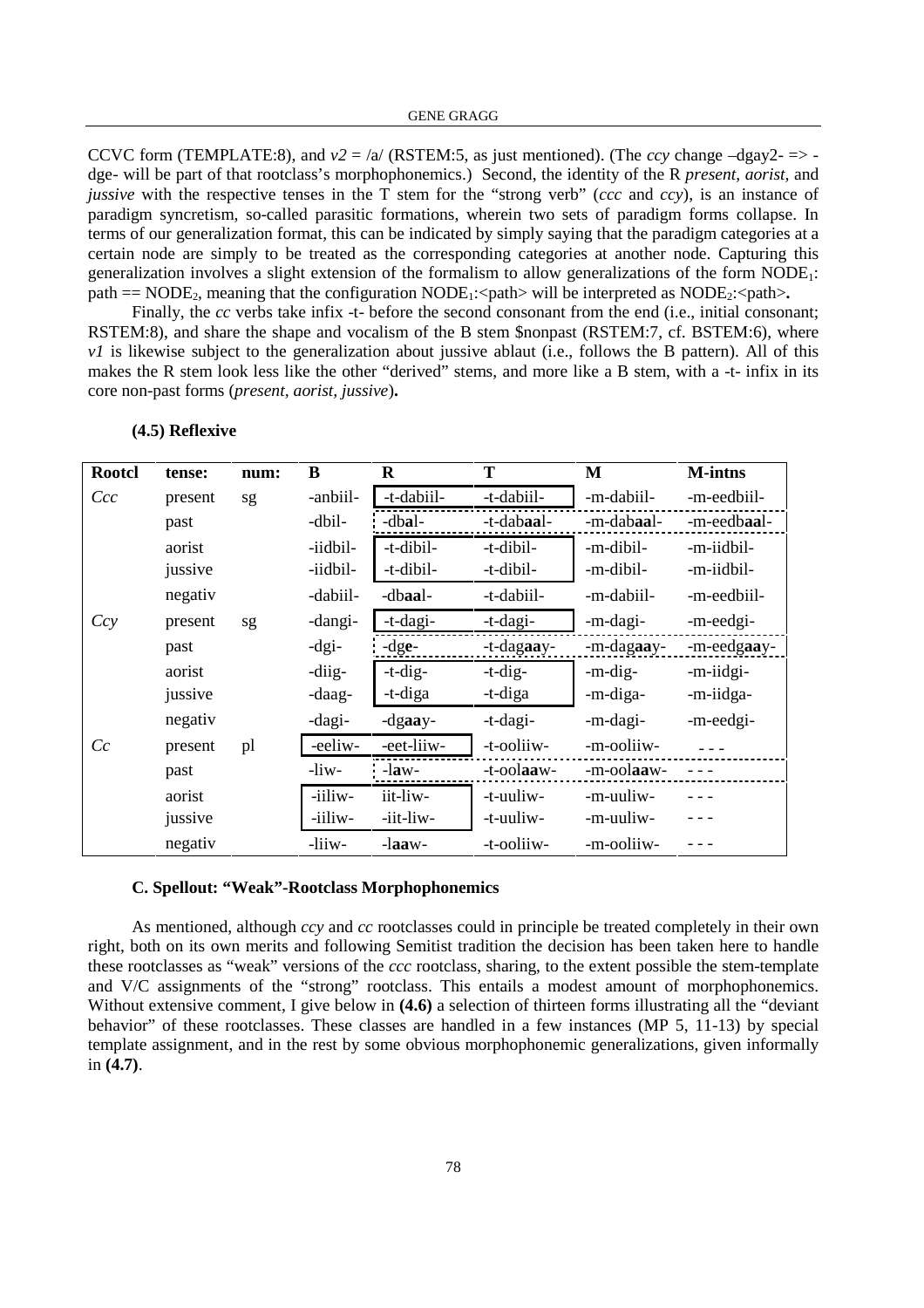|                | <b>Pdgm Cell</b> | <b>Template</b>       | νI              | v2                        | <b>ccc</b> | Morpho        | <b>Surface</b> | <b>Rules</b>    |
|----------------|------------------|-----------------------|-----------------|---------------------------|------------|---------------|----------------|-----------------|
|                |                  |                       |                 |                           |            | Ponme.        |                |                 |
|                | M smpl pres      | m-clvl $c2$ $v2c3$    | a               | $\cdot$ .<br>11           | -m-dabiil  | m-w2aliiw     | m-ooliiw       | MP1,3           |
| $\overline{2}$ | M smpl aor       | m- $clvl$ $c2$ $v2c3$ | $\mathbf{1}$    | $\mathbf{1}$              | -m-dibil   | m-w2iliw      | m-uuliw        | MP1,3           |
| 3              | B smpl pres sg   | $clvl$ n- $c2$ $v2c3$ | a               | $\cdot$ $\cdot$<br>11     | -dan-biil  | - w2an-liiw   | n-liiw         | MP2             |
| 4              | B smpl aor       | $v1$ c1c2 $v2$ c3     | $\cdot$ .<br>11 | $\mathbf{1}$              | -iidbil    | -ii w2liw     | -iiliw         | MP3             |
| 5              | B inths neg      | c1 c2 v1 c3           | aa              | $\qquad \qquad -$         | <b>NA</b>  | - w2laaw      | -laaw          | MP3             |
| 6              | B smpl past      | c1 c2 v2 c3           | $- -$           | a                         | -dbal      | $-d$ gay $2$  | $-dge$         | MP4             |
| 7              | $R$ neg          | c1 c2 v2 c3           | $-$             | aa                        | -dbaal     | $-d$ gaay $2$ | -dgaay         | MP <sub>5</sub> |
| 8              | T smpl pres      | t-clvl $c2$ $v2c3$    | a               | $\cdot$ .<br>11           | -t-dabiil  | $-t$ -dagiiy2 | -t-dagi        | MP <sub>6</sub> |
| 9              | B smpl aor       | $v1$ c1c2 $v2$ c3     | $\cdot$ .<br>11 | $\mathbf{1}$              | -iidbil    | $-$ iidgiy2   | -iidgi         | MP7             |
| 10             | T smpl aor       | t- $clvl$ $c2$ $v2c3$ | $\mathbf{1}$    | $\mathbf{1}$              | -t-dibil   | $-t$ -digiy2  | $-t-dig$       | MP8             |
| 11             | B smpl pres pl   | $clv1$ $c2$ $v2c3$    | ee              | $\bullet$<br>$\mathbf{1}$ | <b>NA</b>  | $-deegiy2$    | $-deeg$        | MP8             |
| 12             | B intns juss     | $v1$ c1c2 $v2$ c3     | $\mathbf{1}$    | a                         | <b>NA</b>  | $-$ iidgay2   | -iidga         | MP <sub>9</sub> |
| 13             | B smpl juss      | $c1$ v2 $c2$ ( $c3$ ) | --              | aa                        | <b>NA</b>  | $-daagy2$     | -daag          | MP <sub>9</sub> |

### **(4.6) "Derivation" of weak forms**

## **(4.7) Weak Radical Morphophonemics**

|                 | <b>Rules</b>                             | Exx. from $(4.7)$ |
|-----------------|------------------------------------------|-------------------|
| MP1             | +vow $\rightarrow$ +rnd / {s,m,t} – w2 _ | ## $1, 2$         |
| MP <sub>2</sub> | a $\rightarrow \emptyset$ / w2 __        | #3                |
| MP3             | $w2 \rightarrow \emptyset$               | ## $1, 2, 4, 5$   |
| MP4             | $ay2 \rightarrow e$ /-cc_                | #6                |
| MP <sub>5</sub> | aa y2 $\rightarrow$ aay                  | #7                |
| MP <sub>6</sub> | ii y2<br>$\rightarrow i$                 | #8                |
| MP7             | $i y2 \rightarrow i$ / $cc$ __           | #9                |
| MP8             | $\rightarrow \emptyset$<br>i y2          | ## 10, 11         |
| MP9             | $\rightarrow \emptyset$<br>v2            | ## 12, 13         |

The *ad hoc* formalism of **(4.7)** is obviously that of the raditional ordered rule, and other formulations are possible. While it is not clear that it is ultimately the most appropriate, a DATR formulation of SPELLOUT is given in Appendix B, since that what actually lies behind the formal system that actually produces the stem paradigm of Appendix A**.** 

#### **5. Conclusion**

The object of this report has been to explore how one might usefully describe morphological paradigms involving complex internal vowel changes. It has posed thus the question: Beyond the exemplary-paradigm-cum-principal-parts knowledge basis which underlies traditional practice and much modern WP theory, what informational and structural properties does a complex examplary paradigm have that might form the basis of its extension to a targeted population of (principal-part marked) lexical items, and how does one describe this? While spell-out and realization rules may not capture the full scope of analogical extension, if all the information needed for the production of words from lexemes is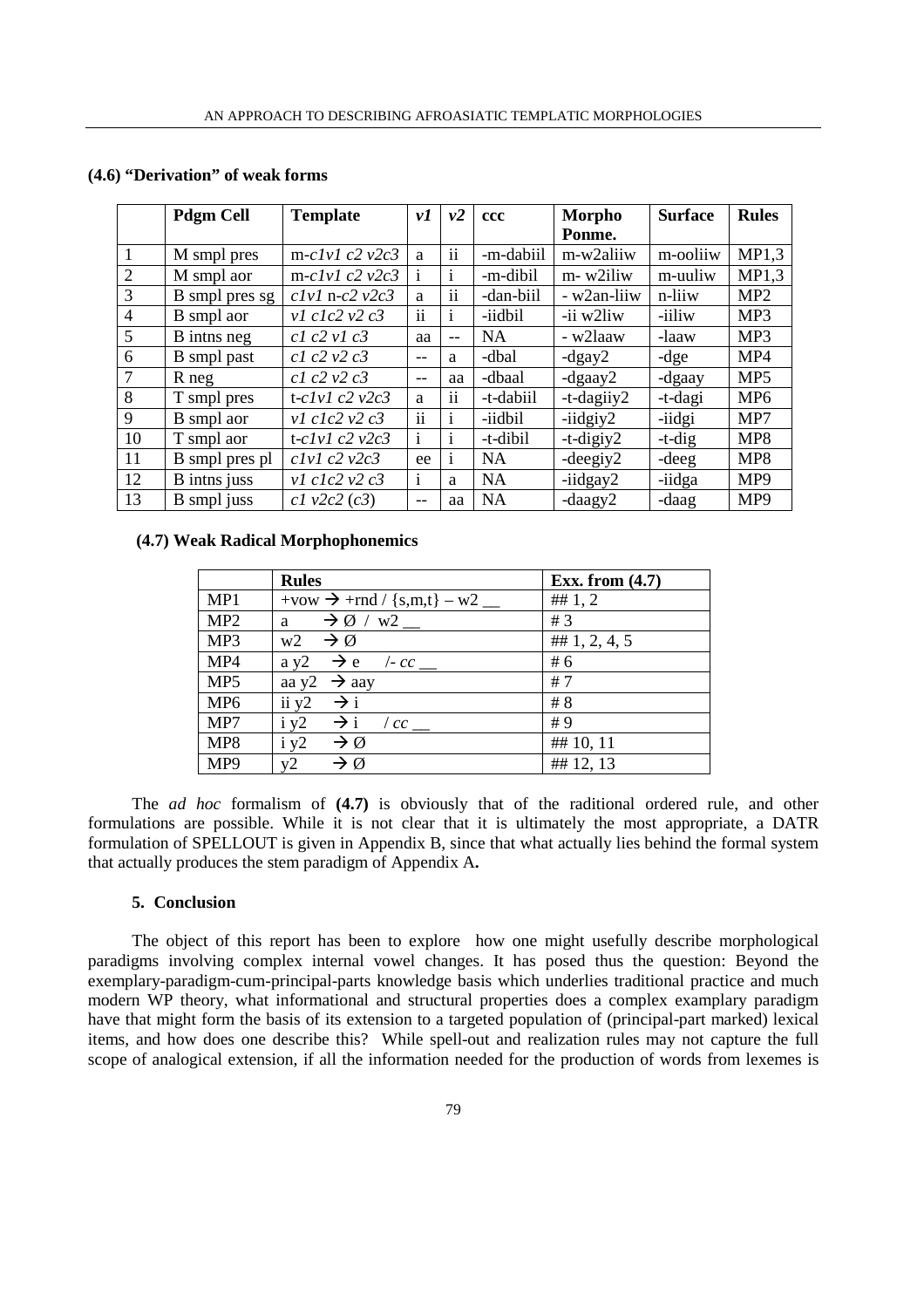indeed contained in the paradigm and principal parts, then it should be useful and even necessary to state in some consistent formalism exactly what the information is that is analogically extended.<sup>27</sup>

Moreover, on an initial, data-processing level, I submit that there is a real value for the intellectual discipline and rigor of a description for the linguist to have a simple and robust formalism within which one can and must state explicitly everything which is going on (every "realization") in a paradigm -- a formalism which is adequate to the task, but which makes the fewest possible assumptions about the data being described, or about the criteria for "best" description. In addition, to the extent that this formalism is computationally implemented, one obtains the kind of control over what was sometimes referred to as "mere" descriptive adequacy (a poor sister to "explanatory adequacy"). Such a description and implementation can assure both the investigator and the reader that the morphological "facts" (path/value statements) assembled *do* in fact account for everything. One can guarantee that the description presented is *complete* and that alternative descriptions, of the same data or parallel data, if they are made within the same framework, are *comparable***. 28**

For non-concatenative (and thus Afroasiatic) morphologies in general, I hope to have demonstrated, following the lead of Finkel and Stump, that the traditional and/or widely used constructs such as stem, root, and template fit very naturally into a simple declarative formalism for morphological description. What do we learn specifically about Beja? Although we have not been able to report on comparable data from related languages in this context, work done in this framework on Afar and Ge'ez show an interesting distribution of paradigm structuring generalizations. East Cushitic Afar emerges as a complex, but highly lexicalized variant/version of this kind of non-concatenative morphology, and Semitic Ge`ez as a highly regularized one. Beja comes out as a language with relatively simple lexical structure, but highly complex in the cross-cutting generalizations that, as has been seen, need to be made at every level. The complexity of the B stem, as opposed to the general uniformity of the T, S, and M stems, shows the former as a locus of possibly deeply entrenched development, with possible reflexes of a once more differentiated conjugation system based on root-class. The R stem also, which clusters nearly as many specific morphological facts as the B, with its -t- infixes and its very different treatment of the bicnsonantal roots, also looks like the result of long-term development. Thus far what description might suggest – for Beja the independent historical question then imposes itself: Whence this complexity? What is original and what is home-grown?<sup>29</sup>

On a more practical level, apart from its potentially salutory role as a preliminary test of the adequacy and completeness of an explicit description, a very useful "public" function of a DATR-like description of a language could be in a morphological database of a number of languages in a family or area. For such a database, rather than being limited to inert displays of data, what might it be like to be able to:

(1)generate the paradigm of any arbitrary verb;

(2) establish correlations (via a link, for example) between a cell of the paradigm, and the set of generalizations (path-value statements) that govern that cell – both the path-value statements themselves, but also, more helpful I suspect, human-readable expansions (incorporable into the formal description through "comment" elaborations);

<sup>27.</sup> Cf. Blevins (2006, pp. 359 f.) on proportional analogies, and his reservations concerning the ability of spell-out and realization rules to capture the full scope of analogical extension. On the linguistic problem of analogical extension in general, cf. Skousen 2002.

<sup>28.</sup> From a computational point of view there are of course other usable models, with their strengths and weaknesses, and they should be explored in this context. Certainly relevant is the work of Karttunen on Finite State Morphology and paradigm as output of a finite state device: Beesley & Karttunen 2003; Karttunen 2003.

<sup>29.</sup> Recall for example the question raised in **Sect. 2** (footnote 2) concerning the comparison between the middle-inflexing *ccy* stems and the -Ca(a)Caa- stem structures of Sasse's (1980) reconstructed Proto-East Cushitic *CC*V-root.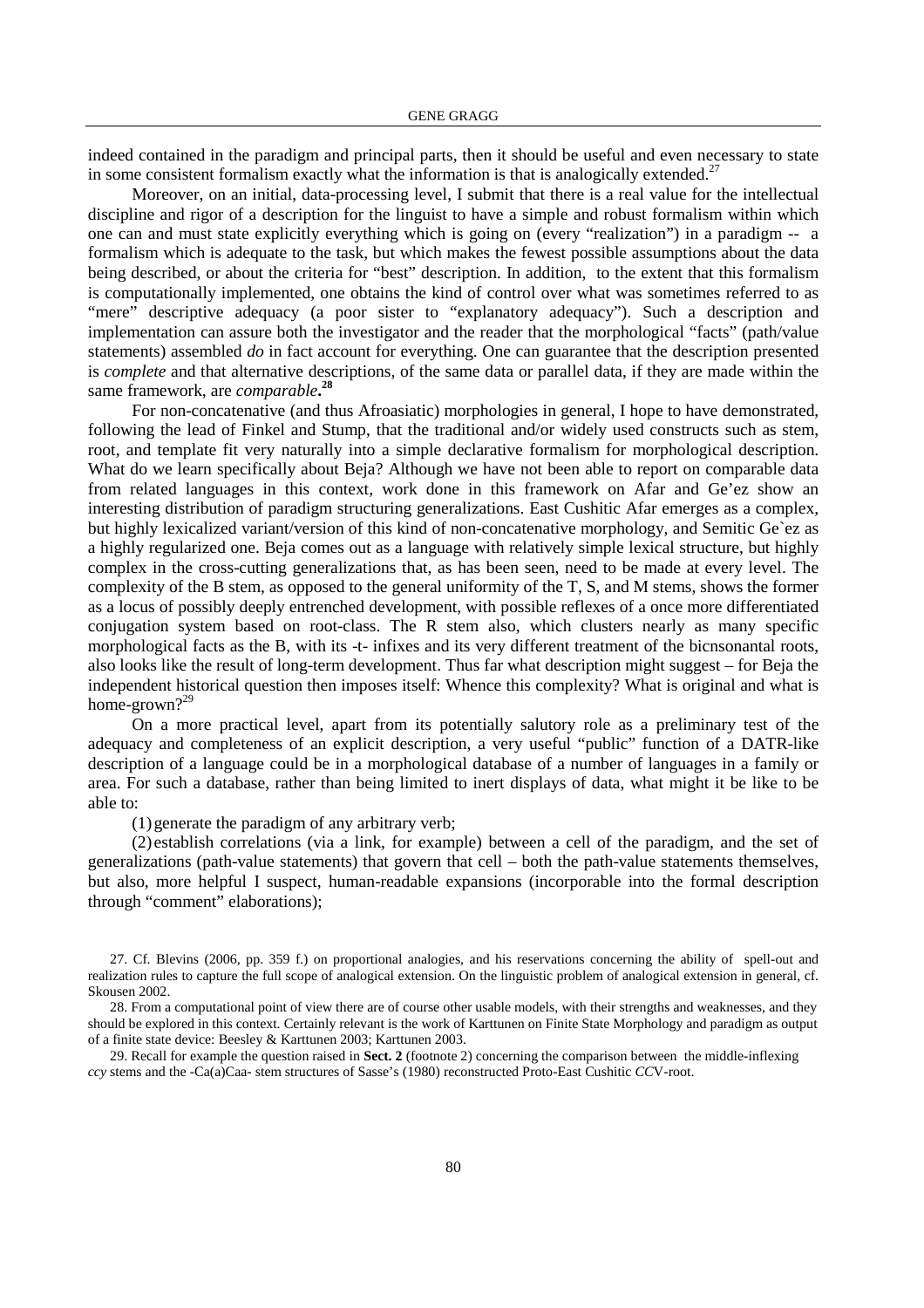(3) conversely, correlations between a statement, and all the cells in the exemplary paradigm which are partially defined by that statement**.** 

The ultimate test of course would be to see how insightful or helpful the lining up of (potentially) homologous or comparable generalizations are in a set of languages being contrasted in some perspective, areal, typological, or genetic**.** 

Finally, and with great trepidation, the question can be asked: Could there be a linguistically interesting point to all of this? So far the point of the discussion has been, not that a DATR-like description is the Truth, but that this is potentially a pretty useful instrument. This has been, as it were, my constant disclaimer. But underneath it all, could the fact that morphologies can apparently be described in such a computationally simple way (as syntax arguably cannot) have somehow a deeper significance? Could this imply that a declarative, hierarchical, default-inheritance could be, at least in part, what morphology is? The question clearly goes beyond this report – but it does capture one aspect of the complex, and not always serene relationship between computation and the study of natural language.<sup>30</sup>

### **BIBLIOGRAPHY**

Almqvist, H.1881. *Die Bischari-Sprache Tu:-Bed'a:wiye in Nordost-Afrika (beschreibend und vergleichend dargestellet)*. Upsalla, Kaiserliche Akademie der Wissenschaften.

Appleyard, D. 2007. "Beja morphology", in Kaye, ed., *Morphologies of Africa and Asia*, Winona Lake, IN, Eisenbrauns**,** pp. 447-480.

- Aronoff, M. 1994. *Morphology by itself: stems and inflectional classes*, Cambridge MA, MIT Press.
- Briscoe, T. − de Paiva, V. − Copestake, A., eds. 1993. *Inheritance, Defaults, and the Lexicon*., Cambridge, Cambridge University Press**.**
- Beesley, K.R. − Karttunen, L. 2003. *Finite State Morphology*, Stanford, CSLI Publications.
- Blevins, J. 2003. "Stems and paradigms", *Language* 79/4:737-767.
- Brown, D. − Corbett, Gr. − Fraser, N. − Hippisley, An. − Timberlake, A. 1996. "Russian noun stress and network morphology", *Linguistics* 34:53-107**.**
- Cahill, L. − Gazdar, G. 1997. "The inflectional phonology of German adjectives, determiners and pronouns", *Linguistics* 35:211-245**.**
- Cahill, L. − Gazdar, G. 1999. "German noun inflection", *Journal of Linguistics* 35:1- 42**.**
- Carstairs-McCarthy, An. 2006. "Affixes, stems and allomorphic conditioning in paradigm function morphology", *Yearbook of Morphology* 2005:253-281.
- Corbett, Gr. − Fraser N. 1993. "Network morphology: a DATR account of Russian nominal inflection", *Journal of Linguistics* 29:113-142.
- Daelemans, W. − Gazdar, G. − de Smedt, K. 1992. "Inheritance in natural language processing", *Computational Linguistics* 18:205-218.
- Daelemans, W. De Smet, K. 1994. ·"Default inheritance in an object-oriented representation of linguistic categories",. *International Journal of Human-Computer Studies* 41:149-177**.**
- Evans, R. − Gazdar, G. 1996. "DATR: A language for lexical knowledge representation", *Computational Linguistics* 22:167-216.

<sup>30.</sup> Note for example Karttunen's lament over computational morphology's "curious non-relationship with 'real' linguistics extending back to more than three decades" (Karttunen 2003, p. 214 ).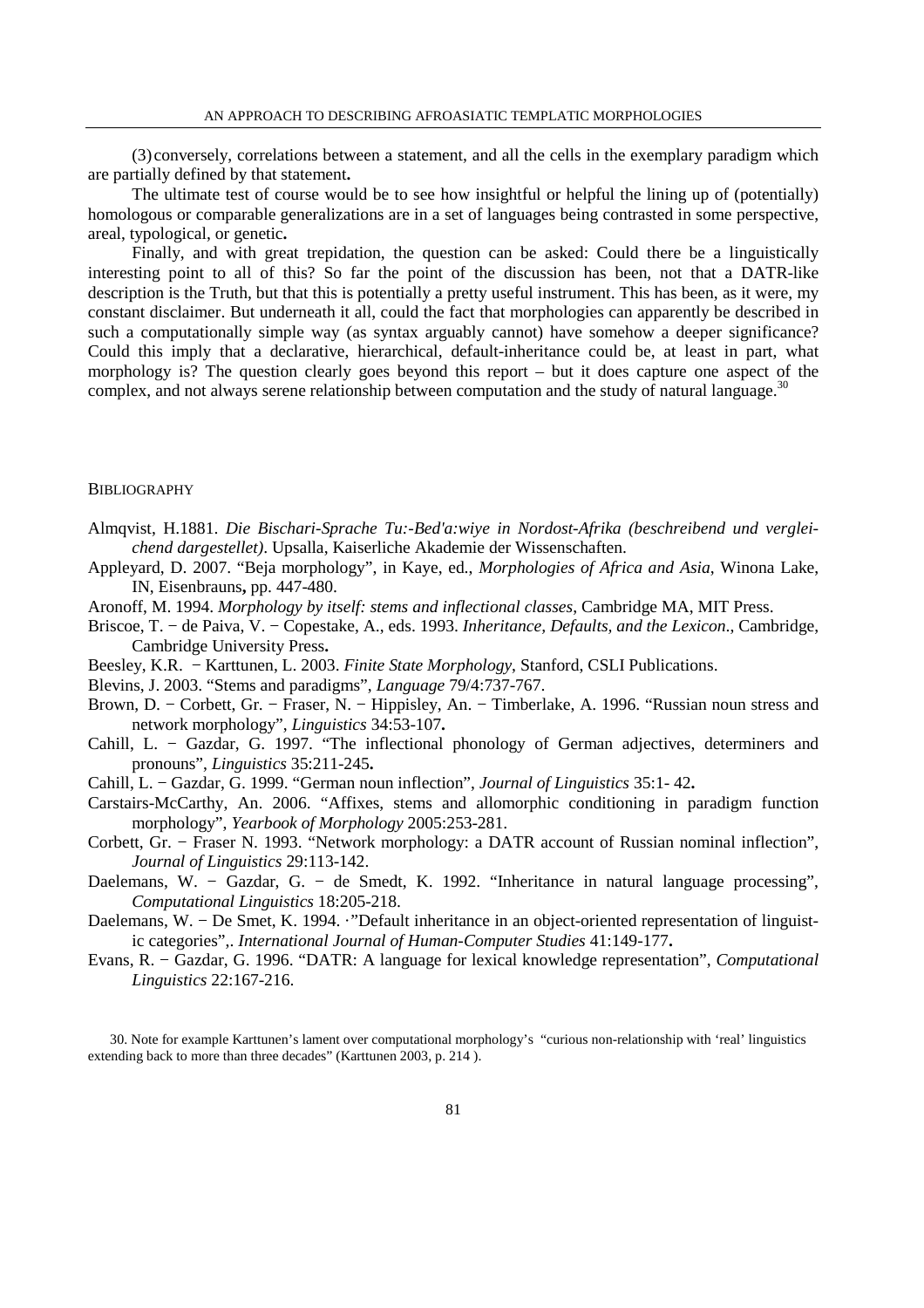- Finkel, R. V − Shen, L. − Stump, Gr. − Thesayi, S. 2002. "KATR: A set-based extension of DATR", http://cs.engr.uky.edu/~gstump/katrreport.pdf:1-29.
- Finkel, R. − Stump, Gr. 2002. "Generating Hebrew verb morphology by default inheritance hierarchies". Paper presented at *ACL-02 Workshop on Computational Approaches to Semitic Languages*  (http://acl.ldc.upenn.edu/acl2002/SEMITIC/pdfs/Semitic022.pdf)*.*
- Fraser, N.M. Corbett, Gr.G. 1994. "Gender, animacy, and declensional class assignment: a unified account for Russian", *Yearbook of Morphology* 1994:123-150**.**
- Goldsmith, J. 1979. *Autosegmental Phonology*, MIT Ph.D. diss. 1976, New York.
- Gragg, G. 2005. "Morphology and root structure: A Beja Perspective", *Aula Orientalis* 23:23-34.
- Gragg, G. 2006 "The 'weak' verb: Akkadian and Beja", in Deutscher, G. G. Deutscher and Kouwenberg N.J.C., eds, *The Akkadian language in its semitic context: studies in the Akkadian of the third and second millennium BC* , Leiden, pp. 19-29.
- Hayward, R. 1978. "The Prefix Conjugation in Afar", in Fronzaroli, P., ed., *Atti del secondo congresso internazionale di linguistica camito-semitica. Firenze, 16-19 aprile 1974*, Firenze, pp. 355-368.
- Hayward, R. 1988. "In defence of the skeletal tier", *Studies in African Linguistics* 19/2:131-172**.**
- Hayward, R. Orwin, M. 1991. "The prefix conjugation in Qafar-Saho: the survival and revival of a paradigm − Part I", *African Languages and Cultures* 4/2:157-176.
- Hippisley, An. 2001. "Word formation rules in a default inheritance framework: a Network Morphology account of Russian personal nouns", *Yearbook of Morphology* 1999:221-262**.**
- Hockett, Ch. 1954. "Two Models of Grammatical Description". *Word* 10:210- 231
- Hudson, R.A. 1973. "Syllables, moras and accents in Beja", *Journal of Linguistics* 9:53-63.
- Hudson, R.A. 1973. "An Item-and-paradigm approach to Beja syntax and morphology", *Foundations of Language* 9:504-548.
- Hudson, R.A. 1974. "A structural sketch of Beja", *African Language Studies* 15:111- 142.
- Hudson, R.A. 1976. "The Bedja Language", in Bender, L., ed., *The Non-Semitic Languages of Ethiopia*. East Lansing, MI,: pp. 139-154.
- Karttunen, L. 2003. "Computing with Realizational Morphology. In Computational Linguistics and Intelligent Text Processing", in Gelbukh, A., ed., *Computational Linguistics and Intelligent Text Processing* (Lecture Notes in Computer Science 2588), Heidelberg pp. 205-216.
- Matthews, P. 1972. *Inflectional Morphology: a theoretical study based on aspects of Latin verb conjugation*.. Cambridge.
- Matthews, P. 1991. *Morphology (2nd edition)*.. Cambridge.
- McCarthy, J. 1979. *Formal Problems in Semitic Phonology and Morphology*, MIT Ph.D. diss. 979**.**
- McCarthy, J. 1981. "A prosodic theory of nonconcatenative morphology", *Linguistic Inquiry* 12:373-418.
- McCarthy, J. 2003. "Optimal Paradigms", *Rutgers Optimality Archive:485-1201* (http://roa.rutgers.edu /files/485-1201/485-1201-M*cc*ARTHY-0-5.PDF):1-75.
- Parker, E.M. − Hayward, R.J. 1985. *An Afar-English-French Dictionary*, London.
- Prasse, K.-G. 1973. *Manuel de grammaire touarègue (t*ă*h*ă*ggart)*, Copenhagen**.**
- Reinish, L. 1893-1894. *Die Bed'auye-Sprache in Nordost-Afrika. I, II, III, IV* (Sitzungsberichte der kaiserlichen Akademie der Wissenschaften in Wien. Philosophisch-historische Classe128/III, 128/VII, 130/VII, 131/III), Wien.
- Robins, R.H. 1959. "In defense of WP", *Transactions of the Philological Society* 1959:116- 144.
- Roper, E.M. 1928. *Tu Bed'awie: An elementary handbook for the use of Sudan government officials*, Hertford.
- Sasse, H.-J. 1980. "Ostkuschitische und semitische Verbalklassen", in *Diem-Wild 1980*:153-174.
- Spencer, An. 2003. "Review Article: Putting some order into morphology: reflections on Rice (2000) and Stump (2001)", *Journal of Linguistics* 39:621-646.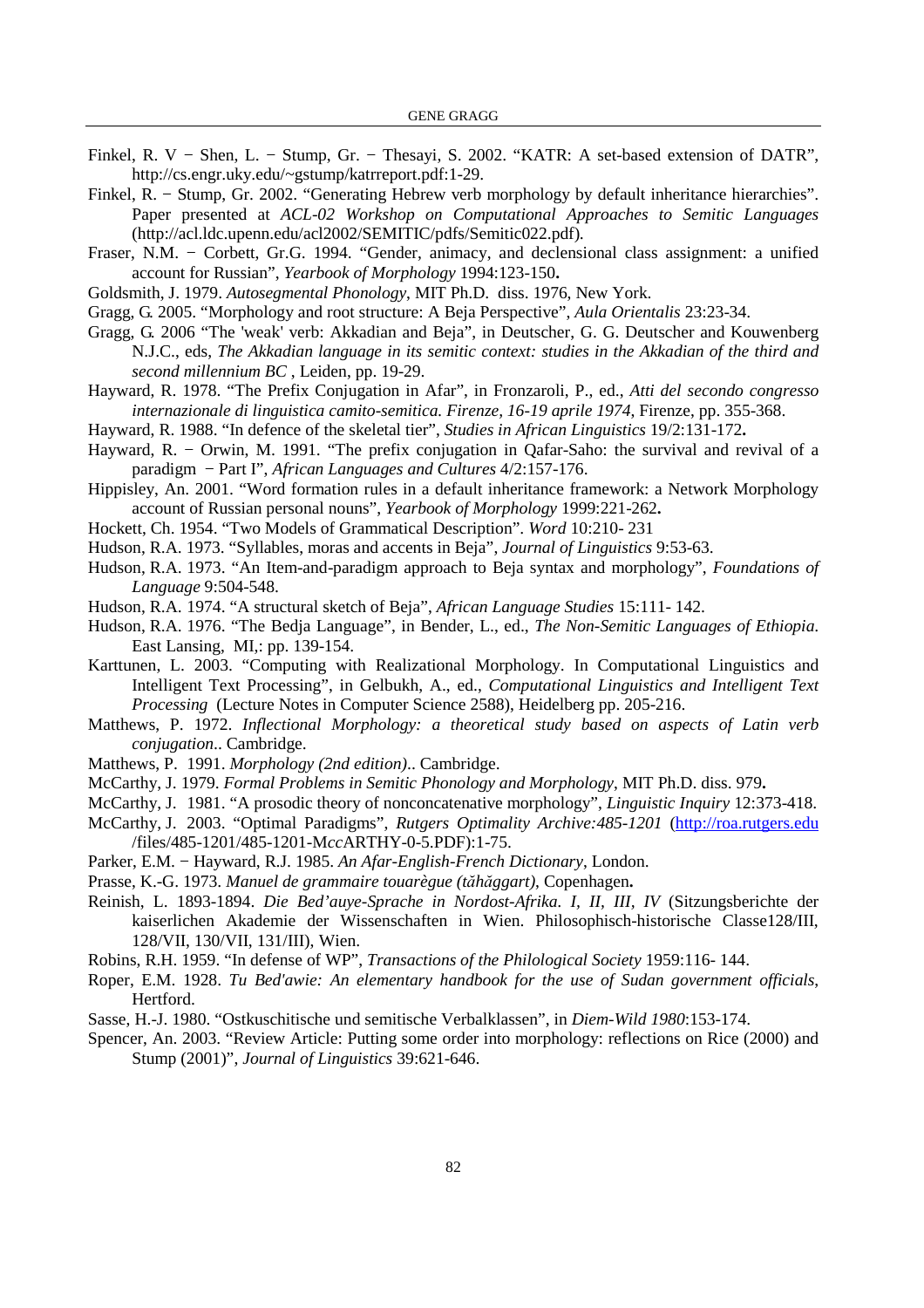- Spencer, A. 2004. "Generalized Paradigm Function Morphology" (http://privatewww.essex.ac.uk/~spena/ papers/GPFM.pdf):1-46.
- Stump, Gr. 2001. *Inflectional morphology: a theory of paradigm structure* (Cambridge studies in Linguistics 93), Cambridge.
- Stump, Gr. 2005. "Rules about paradigms", in Orgun, C. − Sells, P., eds, *Morphology and the Web of Grammar: Essays in Memory of Steven G. Lapointe* (Stanford Studies in Morphology and the Lexicon), Stanford CA, pp. 49-82.
- Stump, Gr. 2006. "Some criticisms of Carstairs-McCarthy's conclusions", *Yearbook of Morphology 2005*: 283-303**.**
- Voigt, R. 1986. "Die Verbalklassen des Grundstammes im Bedauye", *Africana Marburgensia* 19/2:26- 37.

Voigt, R. 1988. "Zur Bildung des Präsens im Bed'auye", in *Bechhaus-Gerst-Serzisko 1988*, pp. 379- 407.

- Zaborski, An. 1988. "Remarks on the Verb in Beja", in Arbeitman, Y.A., ed., *Fucus a Semitic/Afrasian gathering in remembrance of Albert Ehrman*, Amsterdam, pp. 491- 498.
- Zaborski, An. 1997. "Problems of the Beja present seven years later", *Lingua Posnaniensis* 39:145-153**.**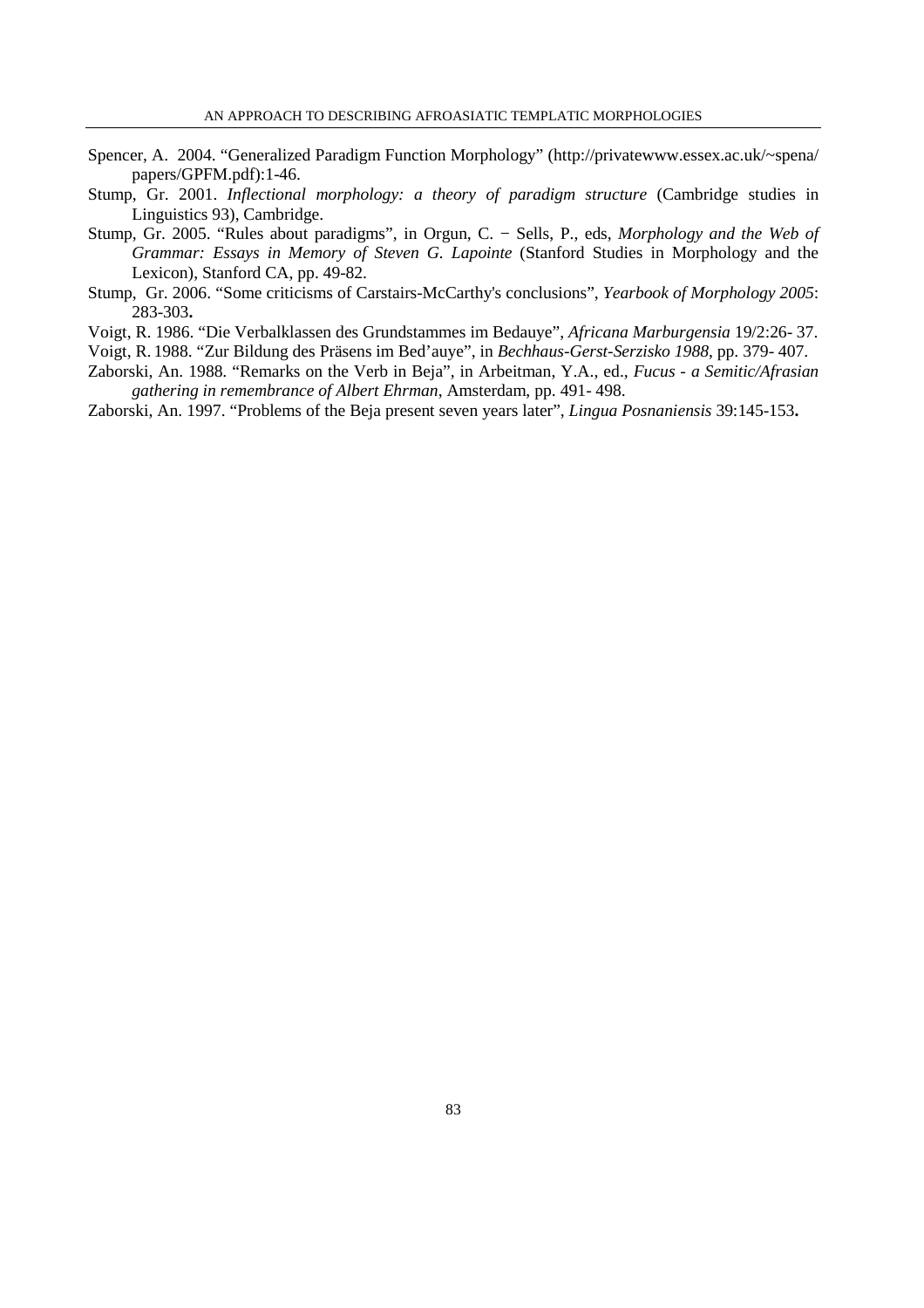# **APPENDIX A: BEJA STEM FORMS**

# **CCC Stem Forms**

| tense:               | num:                  | <b>B</b> -smple                       | <b>B-intns</b>           | $\mathbf R$                 | <b>T-smple</b>              | <b>T-intns</b>               | S-smple                     | S-intns                      | <b>M-smple</b>              | <b>M-intns</b>              |
|----------------------|-----------------------|---------------------------------------|--------------------------|-----------------------------|-----------------------------|------------------------------|-----------------------------|------------------------------|-----------------------------|-----------------------------|
| Present              | sg<br>pl              | $-danbiil1$<br>$-eedbil2$ -           | $-eedbil2$ -             | $-t$ -dabiil <sub>1</sub> - | $-t$ -dabiil <sub>1</sub> - | $-t$ -daabiil <sub>1</sub> - | $-s$ -dabiil <sub>1</sub> - | $-s$ -daabiil <sub>1</sub> - | $-m$ -dabiil <sub>1</sub> - | $-m-eedbiil2$ -             |
| Past                 |                       | $-dbil3$ -                            | $-daabil_1-$             | $-dbal3$ -                  | $-t$ -dabaal <sub>1</sub> - | $\frac{1}{2}$                | $-s$ -dabil <sub>1</sub> -  | $-s$ -daabil <sub>1</sub> -  | $-ndabaal1$                 | -m-eedbaal <sub>2</sub> -   |
| Aorist               |                       | $-iidbil2$                            | $-iidbal2$               | $-t$ -dibil <sub>1</sub> -  | $-t$ -dibil <sub>1</sub> -  | $-t$ -diibil <sub>1</sub> -  | $-s$ -dibil <sub>1</sub> -  | $-s$ -diibal <sub>1</sub> -  | $-m$ -dibil <sub>1</sub> -  | $-m$ -iidbil <sub>2</sub> - |
| Jussive              |                       | $-iidbil$ <sub>2</sub>                | $-iidbal2$               | $-t$ -dibil <sub>1</sub> -  | $-t$ -dibil <sub>1</sub> -  | $-t$ -diibil <sub>1</sub> -  | $-s$ -dibil <sub>1</sub> -  | $-s$ -diibal <sub>1</sub> -  | $-m$ -dibil <sub>1</sub> -  | $-m$ -iidbil <sub>2</sub> - |
| Negative             |                       | $-dabiil_1-$                          | $-daabii1$ -             | $-dbaal3$ -                 | $-t$ -dabiil <sub>1</sub> - | $-t$ -daabiil <sub>1</sub> - | $-s$ -dabiil <sub>1</sub> - | $-s$ -daabiil <sub>1</sub> - | $-m$ -dabiil <sub>1</sub> - | $-m-eedbiil2$ -             |
|                      | <b>CCY Stem Forms</b> |                                       |                          |                             |                             |                              |                             |                              |                             |                             |
| tense:               | num:                  | <b>B-smple</b>                        | <b>B-intns</b>           | $\underline{R}$             | T-smple                     | <b>T-intns</b>               | S-smple                     | S-intns                      | <b>M-smple</b>              | <b>M-intns</b>              |
| present              | sg<br>pl              | -dangi <sub>1</sub> -<br>-deeg $_1$ - | -eedgi <sub>2</sub> -    | $-t$ -dagi <sub>1</sub> -   | $-t$ -dagi <sub>1</sub> -   | $-t$ -daagi <sub>1</sub> -   | $-s$ -dagi <sub>1</sub> -   | $-s$ -daagi <sub>1</sub> -   | $-m$ -dagi <sub>1</sub> -   | $-m-eedgi2$ -               |
| past                 |                       | $-dg_{3}$ -                           | $\overline{\phantom{a}}$ | $-dge3$ -                   | -t-dagaay <sub>1</sub> -    | $\frac{1}{2}$                | $-s$ -dag <sub>1</sub> -    | $-s$ -daag <sub>1</sub> -    | -m-dagaay <sub>1</sub> -    | -m-eedgaay <sub>2</sub> -   |
| aorist               |                       | $-diig_{1/4}$ -                       | $-$ iidgi <sub>2</sub> - | $-t$ -dig <sub>1</sub> -    | $-t$ -dig <sub>1</sub> -    | $-t$ -daag <sub>1</sub> -    | $-s$ -dig <sub>1</sub> -    | $-s$ -diig <sub>1</sub> -    | $-m$ -dig <sub>1</sub> -    | -m-iidgi <sub>2</sub> -     |
| jussive              |                       | $-daag4$ -                            | $-$ iidga <sub>2</sub> - | -t-diga $_1$ -              | -t-diga $_1$ -              | $-t$ -daaga <sub>1</sub> -   | $-s$ -diga <sub>1</sub> -   | $-s$ -diiga <sub>1</sub> -   | $-m$ -diga <sub>1</sub> -   | $-m$ -iidga <sub>2</sub> -  |
| negative             |                       | $-dagi1$ -                            | $-daagi1$ -              | $-d$ gaay <sub>3</sub> -    | $-t$ -dagi <sub>1</sub> -   | $-t$ -daagi <sub>1</sub> -   | $-s$ -dagi <sub>1</sub> -   | $-s$ -daagi <sub>1</sub> -   | $-m$ -dagi <sub>1</sub> -   | $-m-eedgi2$ -               |
| <b>CC Stem Forms</b> |                       |                                       |                          |                             |                             |                              |                             |                              |                             |                             |
| tense:               | num:                  | <b>B</b> -smple                       | <b>B-intns</b>           | $\underline{R}$             | T-smple                     | <b>T-intns</b>               | S-smple                     | S-intns                      | <b>M-smple</b>              | <b>M-intns</b>              |

| www.     | ,,,,,,,, | D-9111 pre                      | D-шию                | <u>.,</u>                   | r əmpiy                     | 1-1110.113                                                                                                                                                                                                                                                                                                                                                                                   | D-9111PIC                   | v-mun     | птэшрг                      | тт-пино       |
|----------|----------|---------------------------------|----------------------|-----------------------------|-----------------------------|----------------------------------------------------------------------------------------------------------------------------------------------------------------------------------------------------------------------------------------------------------------------------------------------------------------------------------------------------------------------------------------------|-----------------------------|-----------|-----------------------------|---------------|
| present  | sg       | $\text{-n}$ hiiw <sub>1</sub> - | $-eeliw_2$ -         | $-$ eet-liiw <sub>1</sub> - | $-t$ -coliiw <sub>1</sub> - | $\frac{1}{2} \frac{1}{2} \frac{1}{2} \frac{1}{2} \frac{1}{2} \frac{1}{2} \frac{1}{2} \frac{1}{2} \frac{1}{2} \frac{1}{2} \frac{1}{2} \frac{1}{2} \frac{1}{2} \frac{1}{2} \frac{1}{2} \frac{1}{2} \frac{1}{2} \frac{1}{2} \frac{1}{2} \frac{1}{2} \frac{1}{2} \frac{1}{2} \frac{1}{2} \frac{1}{2} \frac{1}{2} \frac{1}{2} \frac{1}{2} \frac{1}{2} \frac{1}{2} \frac{1}{2} \frac{1}{2} \frac{$ | $-s$ -ooliiw <sub>1</sub> - | $- - -$   | $-m$ -ooliiw <sub>1</sub> - | $\frac{1}{2}$ |
|          | DI       | $-eeliw_2$                      |                      |                             |                             |                                                                                                                                                                                                                                                                                                                                                                                              |                             |           |                             |               |
| past     |          | $-liw_3-$                       | -laaw <sub>5</sub> - | $-law3$ -                   | $-t$ -oolaaw <sub>1</sub> - | $\frac{1}{2}$                                                                                                                                                                                                                                                                                                                                                                                | $-s$ -ooliw <sub>1</sub> -  | $- - -$   | $-m$ -oolaaw <sub>1</sub> - |               |
| aorist   |          | $-iiliw_2-$                     | $-iiliw$ ?-          | $-iit$ -liw <sub>1</sub> -  | $-t$ -uuliw <sub>1</sub> -  | $- - - -$                                                                                                                                                                                                                                                                                                                                                                                    | $-s$ -uuliw <sub>1</sub> -  | $- - -$   | $-m$ -uuliw <sub>1</sub> -  | $- - -$       |
| jussive  |          | $-iiliw_2-$                     | $-iiliw$ ?-          | $-iit$ -liw <sub>1</sub> -  | $-t$ -uuliw <sub>1</sub> -  | $\frac{1}{2} \frac{1}{2} \frac{1}{2} \frac{1}{2} \frac{1}{2} \frac{1}{2} \frac{1}{2} \frac{1}{2} \frac{1}{2} \frac{1}{2} \frac{1}{2} \frac{1}{2} \frac{1}{2} \frac{1}{2} \frac{1}{2} \frac{1}{2} \frac{1}{2} \frac{1}{2} \frac{1}{2} \frac{1}{2} \frac{1}{2} \frac{1}{2} \frac{1}{2} \frac{1}{2} \frac{1}{2} \frac{1}{2} \frac{1}{2} \frac{1}{2} \frac{1}{2} \frac{1}{2} \frac{1}{2} \frac{$ | $-s$ -uuliw <sub>1</sub> -  | $- - -$   | $-m$ -uuliw <sub>1</sub> -  | $- - -$       |
| negative |          | $-liiw_1-$                      | -laaw <sub>5</sub> - | -laaw <sub>3</sub> -        | $-t$ -ooliiw <sub>1</sub> - | $- - - -$                                                                                                                                                                                                                                                                                                                                                                                    | $-s$ -ooliiw <sub>1</sub> - | $- - - -$ | $-m$ -ooliiw <sub>1</sub> - | $  -$         |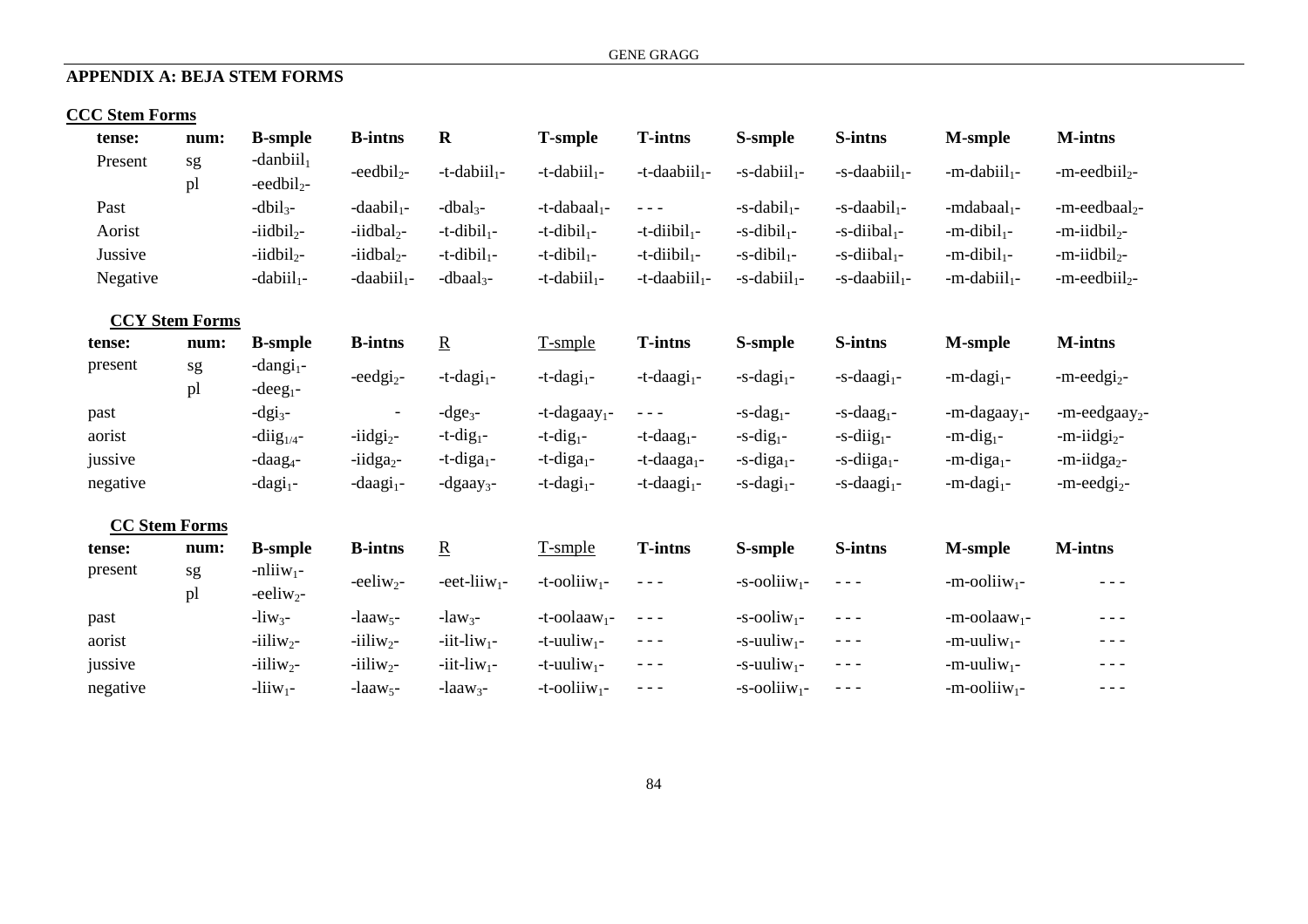## **Appendix B: A Morphological Description of Beja<sup>1</sup>**

## %% 1. VARIABLE DECLARATIONS & RADICAL DEFINITIONS

#vars \$cons: b f t d s š k g x h l r m n w y w2 y2**.**  #vars \$weak: w2 y2**.**  #vars \$cons2: \$cons - \$weak **.**  #vars \$vow: i e a o u ii ee aa oo uu**.**  #vars \$vnonrnd: i e a ii ee aa **.**  #vars \$vnhghlong: ee aa oo **.**  #vars \$vnhghshrt: e a o **.**  #vars \$vlow: a aa **.**  #vars \$boundary: &**.**  #vars \$phonseg: \$cons2 + \$vow + \$boundary**.** 

#vars \$strong: ccc ccy**.**  #vars \$aor: aor juss**.**  #vars \$pres: pres neg**.**  #vars \$nonpast: pres aor juss**.**  #vars \$past: past neg**.**  #vars \$deriv: s t m **.** 

RADICAL1: <\$cons#1 \$cons#2 \$cons#3> == \$cons#1 **.**  RADICAL2: <\$cons#1 \$cons#2 \$cons#3> == \$cons#2 **.**  RADICAL3: <\$cons#1 \$cons#2 \$cons#3> == \$cons#3 **.** 

%% 2. LEXICON

## COLLECT-B:

 $\langle \rangle$  == BSTEM: $\langle \langle \rangle$  rootclass $\langle \rangle$  $<$ rootclass $> ==$  ccc  $<$ root $> ==$  d b l.

### COLLECT-R:

 $\langle \rangle$  == RSTEM: $\langle \langle$ rootclass $\rangle$ >  $<$ rootclass $> ==$  ccc  $<$ root $> ==$  d b l.

### COLLECT-T:

 $\langle \rangle$  == TSTEM: $\langle \langle$ rootclass $\rangle$ >  $<$ rootclass $> ==$  ccc  $<$ root $> ==$  d b l.

1. Appendix B contains all the morphological statements necessary to generate all the forms of Appendix A, except for some implementation-dependent redundancies. The most recent fully-runnable version can be downloaded from URL: <oi.uchicago.edu/pdf/graggbejamorphology.pdf>. The major feature not commented on in the text are the "<rootclass>" and "<stemclass>" path specifications on lexeme and stem nodes respectively, which have the effect of explicitly passing this information "up" the morphological hierarchy.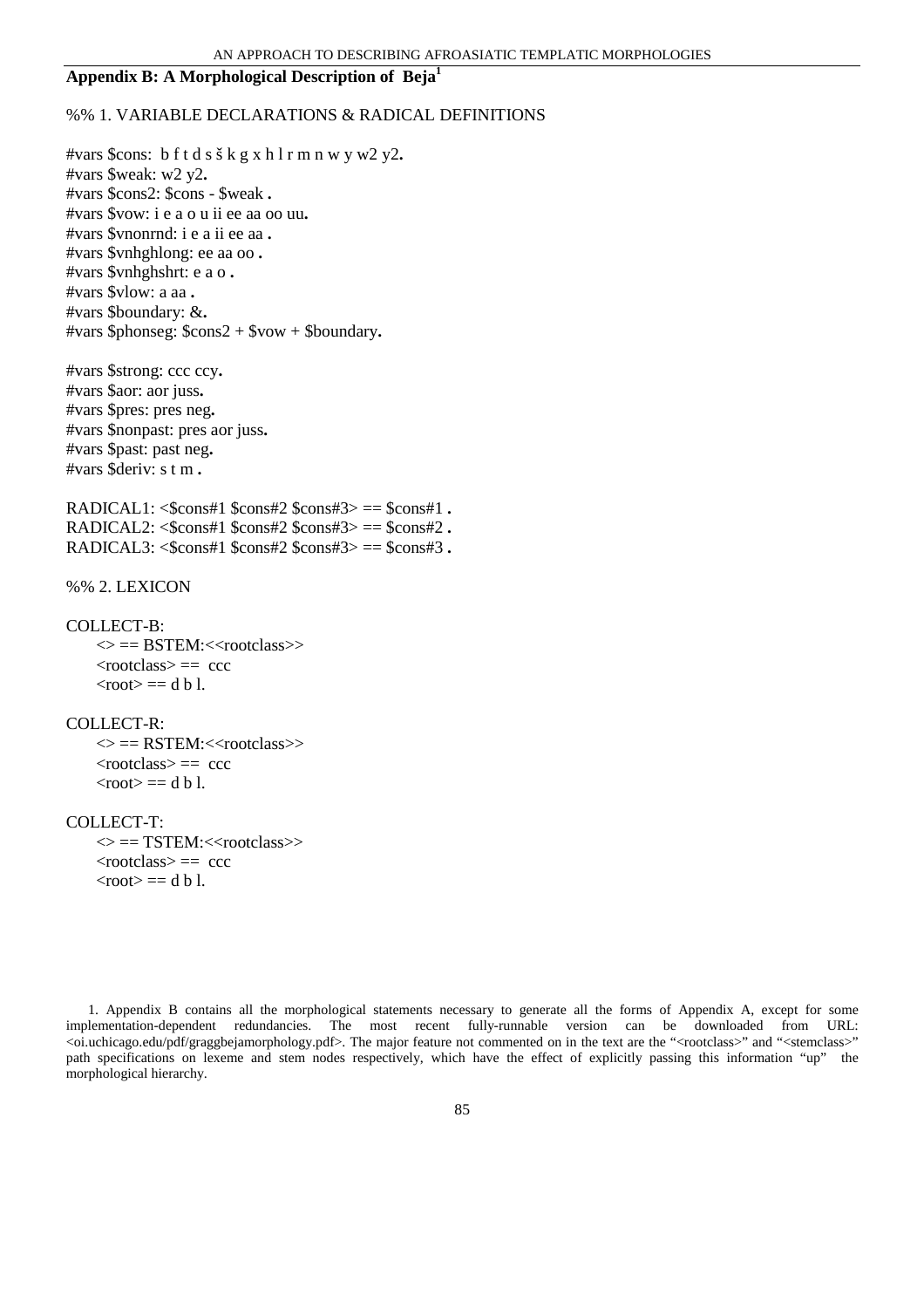## COLLECT-S:

 $\langle \rangle$  == SSTEM: $\langle \rangle$  crootclass  $<$ rootclass $> ==$  ccc  $<$ root $> ==$  d b l.

## COLLECT-M:

 $\langle \rangle$  == MSTEM: $\langle \langle$ rootclass $\rangle$  $<$ rootclass $> ==$  ccc  $<$ root $> ==$  d b l.

### BRINGBACK-B:

 $\langle \rangle$  == BSTEM: $\langle \langle$ rootclass $\rangle$  <rootclass> == ccy  $<$ root $> ==$  d g y2.

## BRINGBACK-R:

 $\langle \rangle$  == RSTEM: $\langle \langle$ rootclass $\rangle$ >  $<$ rootclass> == ccy  $<$ root $> ==$  d g y2.

# BRINGBACK-T:

 $\langle \rangle$  == TSTEM: $\langle \langle \rangle$  rootclass $\rangle$  $<$ rootclass>  $=$  ccy  $<$ root $> ==$  d g y2.

## BRINGBACK-S:

 $\langle \rangle$  == SSTEM: $\langle \rangle$  -rootclass  $<$ rootclass>  $=$  ccy  $<$ root $> ==$  d g y2.

# BRINGBACK-M:

 $\langle \rangle$  == MSTEM: $\langle \langle$ rootclass $\rangle$ >  $<$ rootclass>  $=$  ccy  $<$ root $> ==$  d g y2.

## BURN-B:

 $\langle \rangle$  == BSTEM: $\langle \langle$ rootclass $\rangle$  $<$ rootclass $> == *c*c$  $<$ root $> == w21w$ .

## BURN-R:

 $\langle \rangle$  == RSTEM: $\langle \rangle$  crootclass  $<$ rootclass $> == cc$  $<$ root $> == w21w$ .

## BURN-T:

 $\langle \rangle$  == TSTEM: $\langle$ <rootclass>>  $<$ rootclass $> == cc$  $<$ root $> == w21w$ .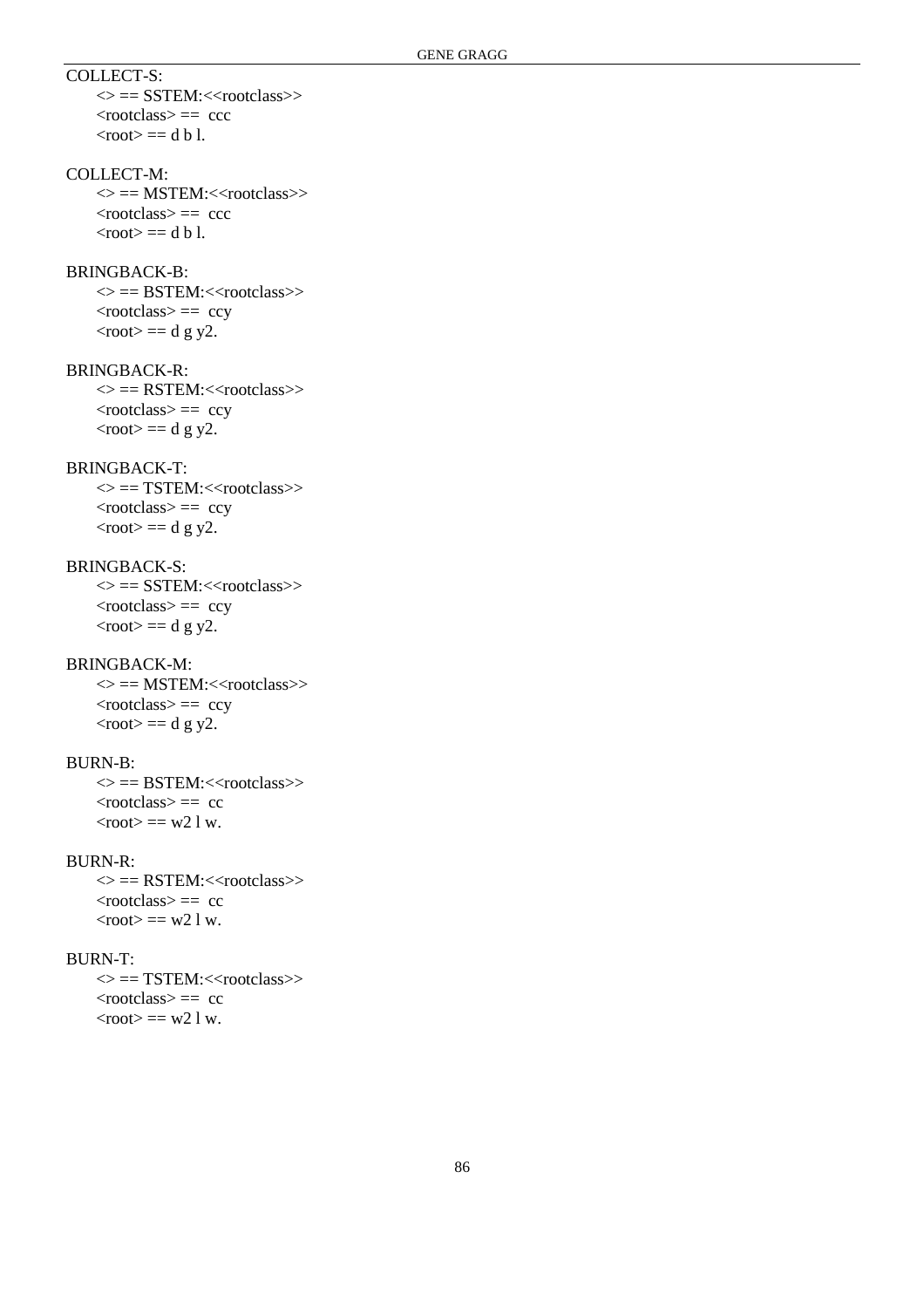## BURN-S:

 $\langle \rangle$  == SSTEM: $\langle \langle$ rootclass $\rangle$ > <rootclass> == cc  $<$ root $> == w21w$ .

### BURN-M:

 $\langle \rangle == \text{MSTEM:}\langle \langle \text{rootclass} \rangle \rangle$  $<$ rootclass $> == *c*c$  $<$ root $> == w21w$ .

# %% 3. TEMPLATE AND VERB NODES

## BSTEM:

| $\langle \rangle$ == VERB: $\langle \rangle$ stemclass $\rangle$ | %1  |
|------------------------------------------------------------------|-----|
| ${\rm \{stemclass\}} == {\rm base}$                              | % 2 |
| ${stempref} ==$                                                  | % 3 |
| ${c2 \text{ pres smple sg}} = n \text{ RADICAL2}: < "">$         | %4  |
| $\{v1 \text{ pres smple sg}\} == a$                              | % 5 |
| $\{v1 \text{ Snonpast}\} == ee$                                  | %66 |
| $\{vf2 \text{ intense pres}\} ==$                                | % 7 |
| $\{vf2\$ pl pres $\} ==$                                         | %8  |
| $\{v2 \text{ ccc intens } \$ a \text{ or } \} == a$              | %9  |

## RSTEM:

.

| $\langle \rangle$ == VERB: $\langle \rangle$ stemclass $\rangle$             | %1  |
|------------------------------------------------------------------------------|-----|
| ${\rm \{stemclass\}} = {\rm refl}$                                           | % 2 |
| ${stempref} ==$                                                              | %3  |
| $\{iners\} ==$                                                               | % 4 |
| $\{v2 \text{ } $past \} == a$                                                | % 5 |
| ${\mathcal{S}}$ nonpast ${\mathcal{S}}$ strong smple ${\mathcal{S}} = TSTEM$ | % 6 |
| $\{v1 \text{ cc } \text{Snonpast}\} =$ ee                                    | % 7 |
| ${c2 cc $nonpast } = t$ RADICAL2:<" <root>"&gt;</root>                       | %8  |
|                                                                              |     |

## TSTEM:

.

| $\langle \rangle =$ VERB            | %1  |
|-------------------------------------|-----|
| {stemclass} == mid                  | % 2 |
| ${\text{stempref}} = t$<br>$\alpha$ | %3  |
| $\{v2\text{ past}\} == \text{aa}$   | % 4 |
| $\{vf1\ ccy\ intens$ \$aor} = long  | % 5 |
| ${past intens} ==$                  | % 6 |
| ${cc$ intens $=$                    | % 7 |

# MSTEM:

**.** 

| $\langle \rangle == \text{VERB}:\langle \langle \text{stemclass} \rangle \rangle$ | %1  |
|-----------------------------------------------------------------------------------|-----|
| $\{stemclass\} == pass$                                                           | % 2 |
| {stempref} == m &                                                                 | %3  |
| $\{v1 \text{ intens}\} == ee$                                                     | % 4 |
| $\{v2\text{ past}\} == \text{aa}$                                                 | % 5 |
| ${cc$ intens $=$                                                                  | % 6 |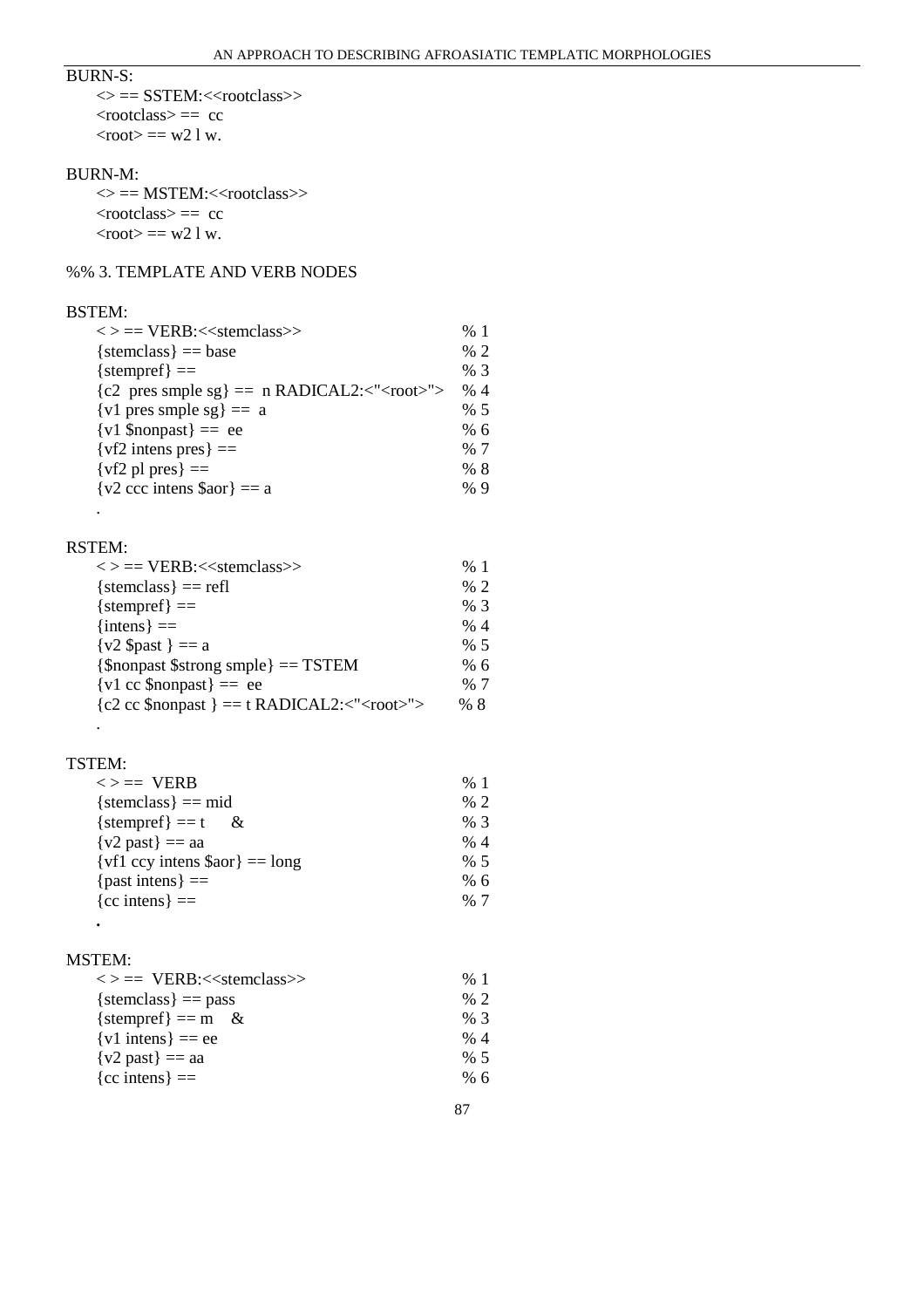| SSTEM:                                            |     |
|---------------------------------------------------|-----|
| $\langle \rangle =$ VERB                          | %1  |
| ${\rm \{stemclass\}} == \rm{caus}$                | % 2 |
| ${\rm \{stempref\}} == {\rm s}$<br>$\propto$      | % 3 |
| $\{v2 \text{ ccc intens } \$ a \text{ or } = a\}$ | % 4 |
| ${cc$ intens $=$                                  | % 5 |
|                                                   |     |

## VERB:

| $\langle \rangle$ == SPELLOUT: $\langle$ " <stempref>" TEMPLATE &gt; % 1</stempref> |              |
|-------------------------------------------------------------------------------------|--------------|
| $\langle c1 \rangle ==$ RADICAL1: $\langle$ " < root $\rangle$ ">                   | % 2          |
| $\langle c2 \rangle \equiv$ RADICAL2: $\langle \langle \text{root} \rangle \rangle$ | %3           |
| $\langle c3 \rangle \equiv$ RADICAL3: $\langle \langle \text{root} \rangle \rangle$ | % 4          |
| $\{v1\} == a$                                                                       | % 5          |
| $\{v2\} == i$                                                                       | % 6          |
| $\{vf1\} ==$                                                                        | % 7          |
| $\{vf2\} ==$                                                                        | % 8          |
| $\{vf2 \text{ Spres}\} = \text{long}$                                               | % 9 Ablaut1  |
| $\{vf1\$ \$aor } = high                                                             | % 10 Ablaut2 |
| $\{vf2\ ccy\ juss\} == low$                                                         | % 11 Ablaut3 |
| $\{ \text{vf1} \text{ intense} \} = \text{long}$                                    | % 12 Ablaut4 |

## %% 4. TEMPLATE ASSIGNMENT

## TEMPLATE:

| % 2 |    |
|-----|----|
| %3  |    |
| % 4 |    |
| % 5 |    |
| %66 |    |
| % 7 |    |
| %8  |    |
| %9  |    |
|     | %1 |

TEMPLATE1:  $\Leftrightarrow == "< c1> "< v1> "< v1> "< c2> "< v2> "< v12> "< c3>".$ TEMPLATE2:  $\Leftrightarrow ==$  "<v1 >" "<vf1>" "<c1>" "<c2>" "<v2 >" "<vf2>" "<c3>". TEMPLATE3: <> == "<c1>" "<c2>" "<v2>" "<vf2>" "<c3>"**.**  TEMPLATE4:  $\bigcirc =$  "<c1>" "<v2>" "<vf2>" long "<c2>" **.** TEMPLATE5:  $\Leftrightarrow$  == "<c2>" "<v1 >" "<vf1>" "<c3>".

%% 5. Spellout

## SPELLOUT:

 % Lengthening (Ablaut1)  $\langle a \text{ long} \rangle = a$ a  $\langle \rangle$  $\langle$  i long $\rangle$  == ii  $\langle$ 

 % Ablaut2 (aor-juss hightening)  $\langle$ Svnhghlong high $\rangle =$  ii $\langle$  $\langle$ Synhghshrt high $\rangle = i \langle \rangle$